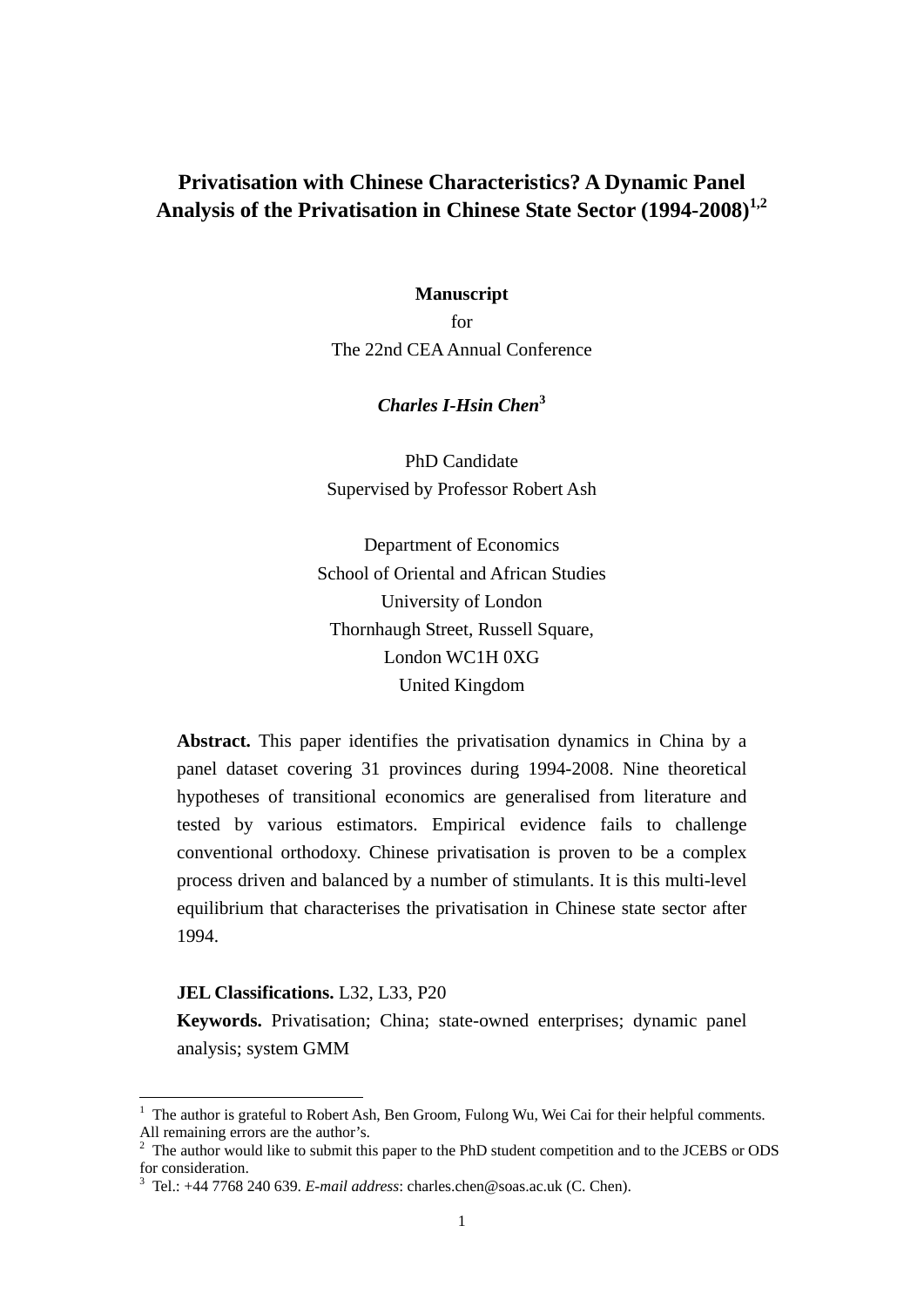# **Privatisation with Chinese Characteristics? A Dynamic Panel Analysis of the Privatisation in Chinese State Sector (1994-2008)**

**Abstract.** This paper identifies the privatisation dynamics in China by a panel dataset covering 31 provinces during 1994-2008. Nine theoretical hypotheses of transitional economics are generalised from literature and tested by various estimators. Empirical evidence fails to challenge conventional orthodoxy. Chinese privatisation is proven to be a complex process driven and balanced by a number of stimulants. It is this multi-level equilibrium that characterises the privatisation in Chinese state sector after 1994.

**JEL Classifications.** L32, L33, P20

**Keywords.** Privatisation; China; state-owned enterprises; dynamic panel analysis; system GMM

#### **1. Introduction**

For advanced economies, privatisation is probably one among many tools to improve efficiency and rescue a bankrupting state-owned enterprise (SOE). For transitional economies, however, privatisation could be a vital therapy to save an economy from collapsing entirely. Chinese privatisation is closer to the later. Core task of this transition from central-commanded to market-oriented economy is the nationwide transformation from the state to private ownership. Unlike the big-bang approach adopted in the Eastern European and former Soviet Union countries, the ownership transformation in China since late 1970s was characterised by the gradualism, which placed the shrinking process of the state sector in the centre. Chinese state sector has gone through a circle of expansion and contraction in the past four decades (Figure 1). During the two and a half decades after 1970, 60.6 thousand state-owned enterprises were created and 256.2 million state-owned employees were employed. This expansion period ended by the implementation of a massive privatisation in the mid-1990s and the following contraction saw 97.3 thousand enterprises abandoned and 277.8 million employees dismissed by the state until 2008. This huge transition was not achieved in a balanced way. Figure 2 sees a clear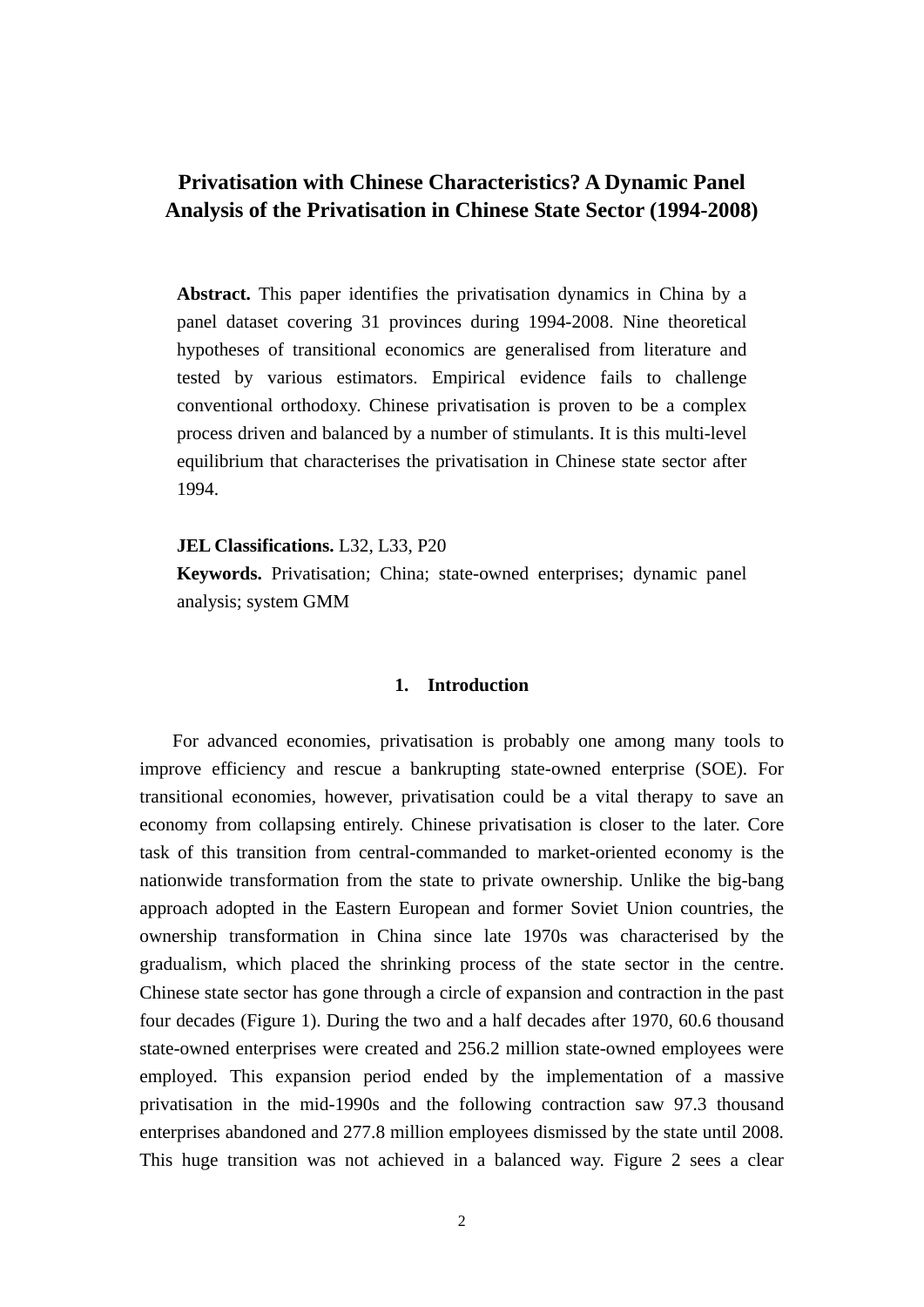concentration of privatisation among coastal provinces, where marketisation was initiated in earlier days than inland provinces. Figure 3 shows that the downsizing of state employment was particularly concentrated on Liaoning, Heilongjiang and Sichuan provinces, which have strong heritage of military industries.

## (FIGURE 1, 2 AND 3 ABOUT HERE)

Nine theoretical hypotheses are generalized from the recent discussions in privatisation literature before being placed into a multi-level analytical framework for empirical testing. The panel, covering the provincial data of thirty-one Chinese provinces in the 1994-2008 period, is collected from various official statistics released by the Chinese National Bureau of Statistics. Preferable estimator is the system generalized method of moments (system-GMM), introduced by Arellano and Bond (M. Arellano and S. Bond, 1991, M. Arellano and O. Bover, 1995) and further developed by Blundell and Bond (1998). This testing tends to bridge the privatisation theories and the real practices in China.

Below part is structured into four sections. Section 2 lists an integrated review on the literature from where testing hypotheses are generated. Section 3 includes a modified analytical framework, specification of econometrics and a data summary. A complex dynamics balanced under a multi-level equilibrium in the process as the major finding is argued in the second 4, and the final section concludes the characteristics of Chinese privatisation indentified by this research.

# **2. Literature review and hypotheses**

Empirical studies identifying the determinants of privatisation are rarely seen in the 1990s. Ramamurti's (1992) work was one of the pioneering papers in this field. With a logit model having data covering 83 developing countries during 1965-1985, he measured the correlation between financial pressure and the initiative of privatisation. Privatisation was assumed to be a policy tool for government to respond to macroeconomic pressure at a difficult time. So the fiscal stringency should be the explanation of the prevalence of privatisation among developing countries. Lopez-de-Silanes, Shleifer and Vishny (1997) asked more questions than Ramamurti in theories. With U.S. county-level governments' data on the provision record of private services, they expanded concerns from macroeconomics to political economy. They suggested that the removal of soft budget constraint will urge local governments to contract out public services to private providers. They also shed light on the role of political ideology by asking whether people's voting behaviour, like voting for the Republican Party which is traditionally inclined to the free market doctrine, would have effects to privatising public provision. Li and Xu (2002) conducted a similar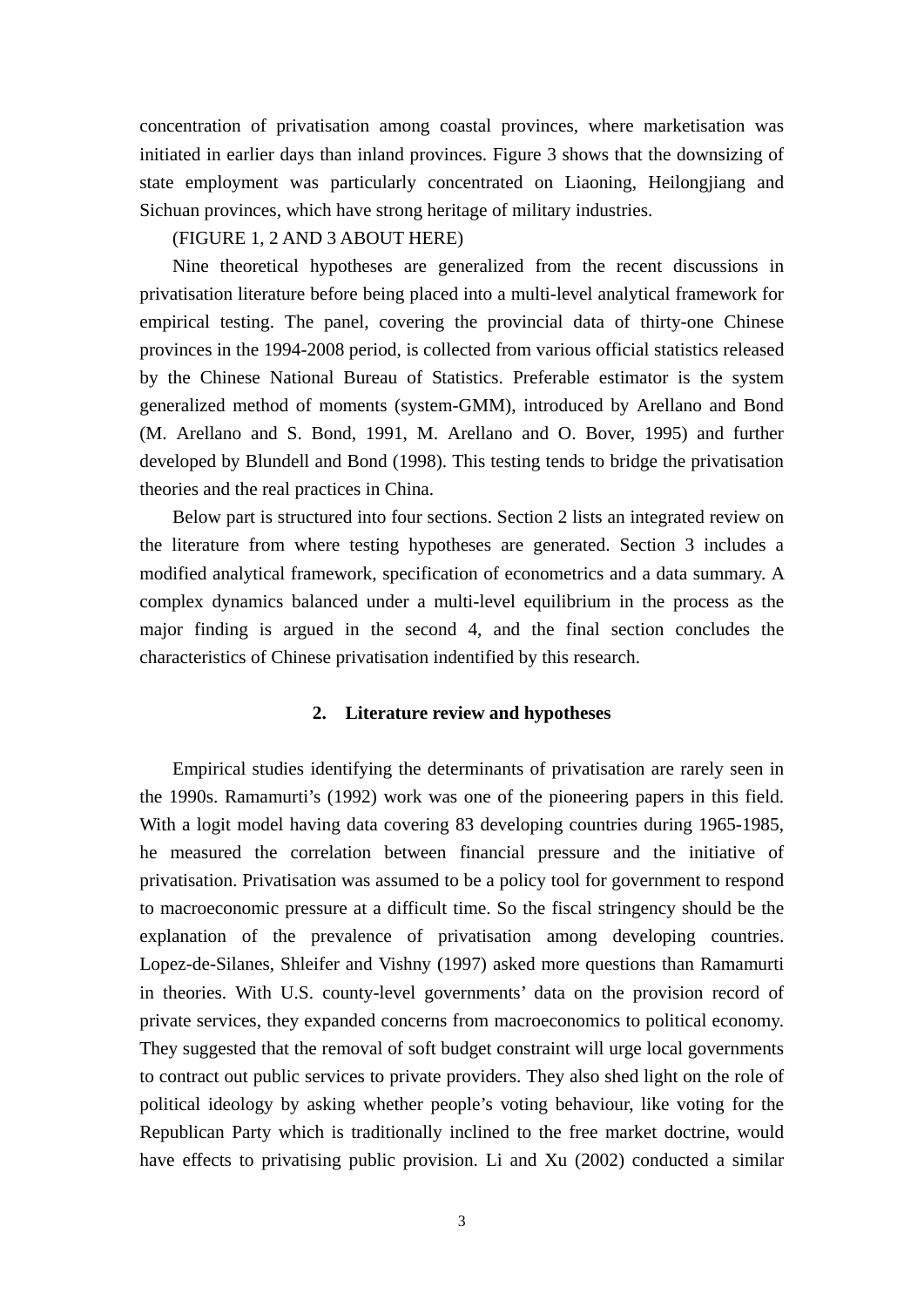research focusing particularly on the telecommunication sector in 45 countries, arguing the positive impacts toward privatisation brought by the worsening deficit problem and the inclination of right-wing ideology. They also stressed the international pressure came from the stabilisation therapy advocated by the World Bank and the International Monetary Fund (IMF) in the 1990s. A possible tradeoff of the scale between public and private sectors in developing economies was argued by Plane (1997), whose empirical evidence covered data from 35 countries in the 1988-1992 period. The later on, Bortolotti, Fantini and Siniscalco (2003) shifted the focus to the market development and suggested that a well-developed stock market would encourage state enterprises to go public listing. They also highlighted the influence of institutional context, in which they thought the legal system of common law would welcome more transactions of privatisation than the French or German alike legal system.

Since 2000, researchers have paid more attention on micro conditions for privatisation. Li and Rozelle (2000) contributed an early empirical evidence to the study of Chinese privatisation, measuring the impact of management characters and firm conditions to the likelihood of privatisation with a survey data collected from 168 TVEs in rural Jiangsu and Zhejiang in the mid-1990s. Wang, Li and Lei (2001) examined the efficiency and revenue effects with a rare database coving data from 657 SOEs during 1980-1997, and they wanted to know if privatisation was triggered by the expectation of the efficiency improvement or of the political interests aftermath. $4$  Competition hypothesis was first tested by Li (2003a), who thought that the intensified competition in product markets squeezed the profit margin of SOEs and led to privatisation reform. He also started to distinguish the impacts from upper and lower level of governments. Li, Vertinsky and Zhou (2004) further developed this argument and drew attention to the role of government intervention. They argued that the rent-seeking intervention from the upper level governments would be a constraint for privatisation, and more successful cases would be found if the process was supervised by lower level governments. In this work with 13,520 SOE samples, they also offered an early version of institutional hypothesis, in which the institutional change was measured by the improvement of legal and physical infrastructure. Another constraint factor may come from banks' attitude toward privatisation. Brandt, Li and Roberts (2005) argued that since the accumulation of bad loans has become the biggest worry for state banks, who might want to veto privatisation transactions for this purpose. Also, the crowded-out credits in the capital market would reduce the possibility for privatisation transactions to be funded. The excessive redundancy in

<u>.</u>

<sup>&</sup>lt;sup>4</sup> This dataset is unique because it is the only one firm-level dataset in the literature that records detailed micro data of a certain number of local SOEs from the early period of Chinese Reform.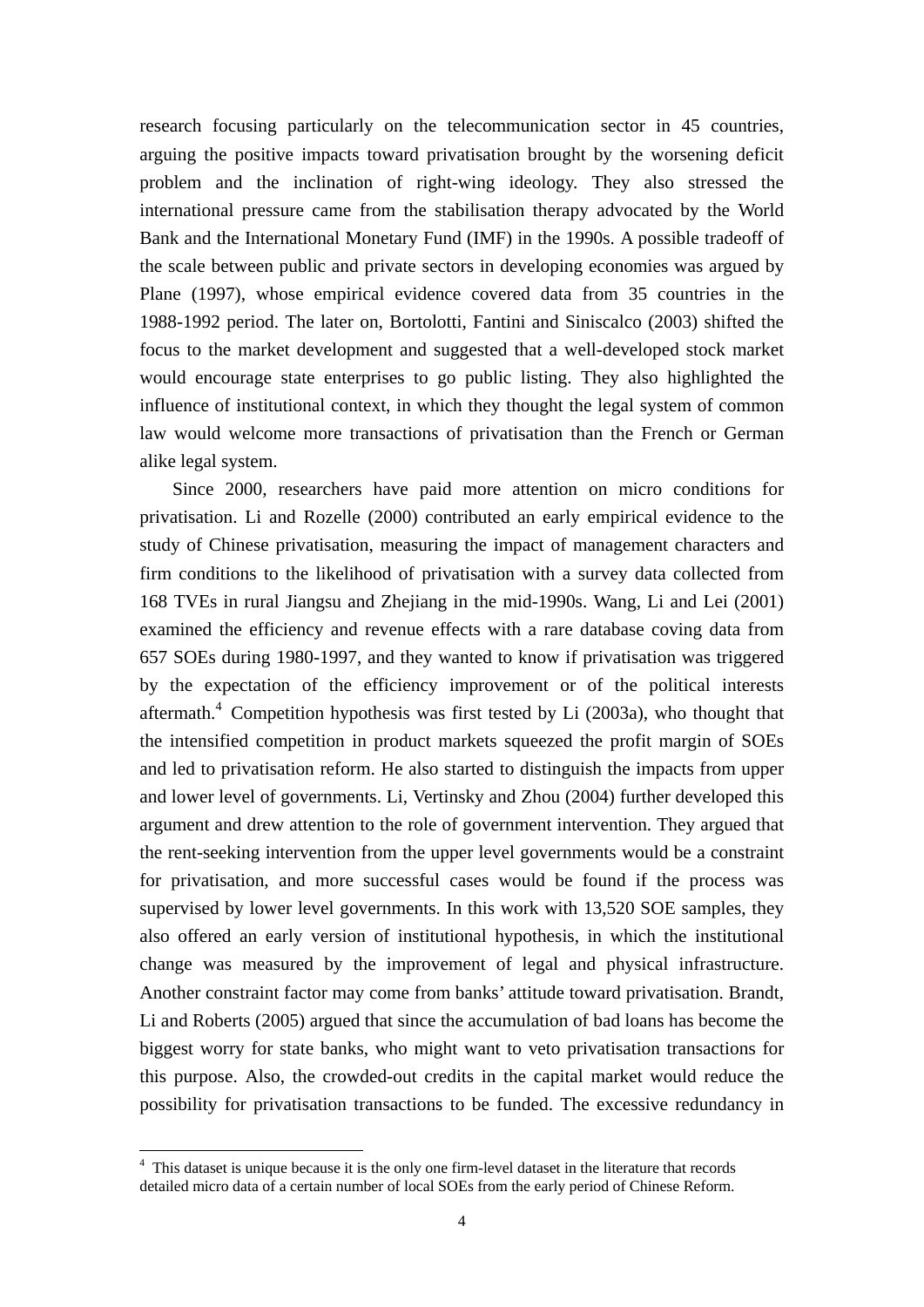the labour force of SOEs is the next serious constraint, argued by Guo and Yao (2005). For the sake of social stability, the job security of state workers was a major concern for local governments, even though this political stability is at the expanse of economic efficiency. Liu, Sun and Woo (2006) offered an integrated version of hypothesis covering some assumptions in the above. The success or privatisation, they argued, depends on the meeting of managerial cooperation, workers compensation, and the debt-asset ratio within a firm. Moreover, local officials will be motivated by the expectation of higher sales, faster growth and sustained benefits in the future return. Now we move to the hypothesis setting based on detailed discussion of the above literature.

The correlation between the likelihood of privatisation and the character of human capital within SOEs was first tested in Li and Rozelle's (2000) panel estimation, where they found those SOEs having managers with longer experience serving as local officials were less likely to be privatized. This argument was theorised in Li's later work (2003b), which based on human capital theory and predicted that state ownership will be released when state managers are losing comparative advantage in allocating and distributing economic resources through their personal connections in the government (H. Y. Chen and S. Rozelle, 1999, H. H. Jin and Y. Y. Qian, 1998). Based on a game model, Brandt's work (2005) also proved that the likelihood of privatisation will increase when the management level is endowed with better human capital. However, there is no feasibility to trace personnel information of all SOE managers due to the lack of such data released in the public statistics.<sup>5</sup> The most relevant data available is the labour productivity, which can capture the changing information of human capital level within SOEs.

(1) *Human capital hypothesis*: More decreases of the state-owned enterprises and employees should be observed with the improving condition of human capital within SOEs.

Next, the firm size has been proved to be correlated with the privatisation in empirical studies (R. Ramamurti, 2000). Small SOEs are easier to be privatised than large ones for following reasons. From the buyer side, a small firm usually means fewer managerial challenges, technical requirements and, more importantly, cheaper in sale price. Even under a market with weak institutional infrastructure, it is easier for a small firm to get internally financed. Small size also make them flexible to tackle difficulties caused by the separation of ownership and management (J. F. Earle et al., 1994). In addition, from the political side, privatising small SOEs is less likely

<sup>&</sup>lt;sup>5</sup> The best data a researcher can get from public statistics is from two tables listing the basic conditions of civil servants and administrative personnel in enterprises, but these two tables are only published once in the *China Statistical Yearbook 1996* with the data in 1994 across 14 provinces according to a sampling survey. It is not qualified for a panel analysis.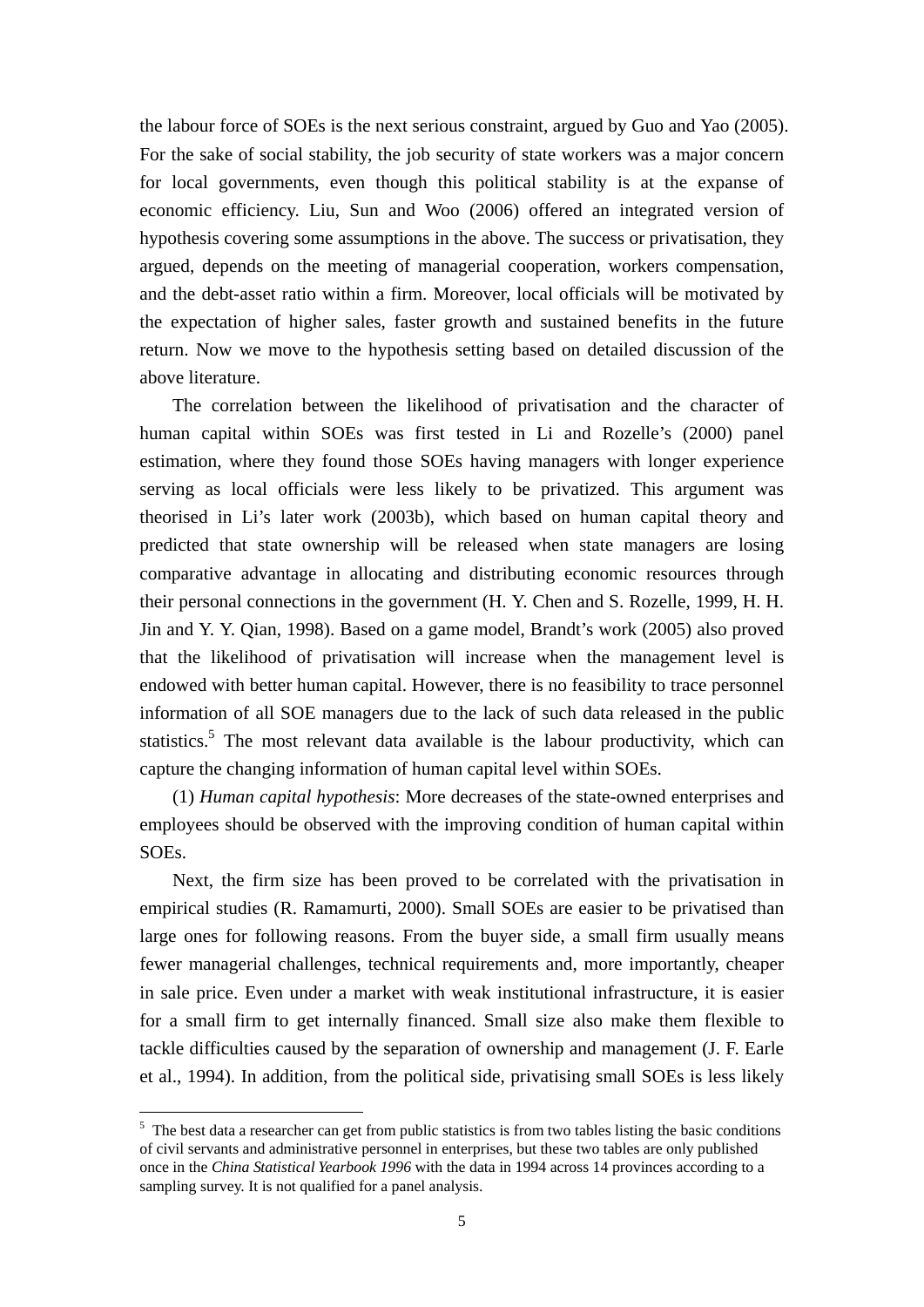to cause political resistance because these firms are less visible to the public attention and their workers have relatively limited political clout. Clarke and Cull (2002) confirmed that Argentine banks with larger size were less likely to be privatised in late 1990s. Li (2003a) used the employment scale of the state sector as the variable of firm size and found that the privatisation evidence in rural China was supportive to this argument. His variable definition is followed by the later examination in this paper.

(2) *Firm size hypothesis*: More decreases of the state-owned enterprises and employees should be observed when the average size of SOEs is decreasing.

When establishing a general theory of state behaviour, Yarrow (1999) argued that privatisation would tend to occur earlier in less efficient SOEs for reducing the cost of government finance. Also, the constant losses of SOEs cannot provide enough patronage but impose high costs to politicians. So, argued by Clarke and Cull (2002), the institutional change that reduces the comparative advantage of public ownership would eventually push less efficient SOEs to the edge of privatisation. Li's (2005) optimal timing model revealed this dynamics. He pointed to a positive relationship between income expectation and privatisation, suggesting that poorly performing SOEs are likely to be privatised earlier because more tax revenue is expected in reward. In other words, profitable SOEs are more likely to be kept in state hands to prevent income reduction. Another bargaining model of game theory inferred a similar negative relationship between efficiency and privatisation (H. L. Wang, D. K. Li and D. M. Lei, 2001). Nevertheless, there are counterarguments (L. Brandt, H. B. Li and J. Roberts, 2005, K. Guo and Y. Yao, 2005, N. Gupta et al., 2008). Considering bank's role in the process, Brandt et al. (2005) predicted that privatisation may occur under two conditions. First, banks are happy to lend to profitable private firms but reluctant to lend to SOEs. Or, secondly, banks are still happy to fund SOEs but local leaders find privatisation more profitable and insist on doing so. Therefore, profitability should yield a positive correlation with the likelihood of privatisation. This argument may be better addressed by the so-called 'ice-pop effect,' which says: if SOEs are always kept in state's hands, frequent mismanagement and possible corruption will eventually make productive assets melt down (R. Garnaut et al., 2003). Guo and Yao (2005) borrowed the old Chinese saying 'the prettier daughter marries first' to describe this effect and further argued that if local governments do really care about efficiency then they will take the ice-pop effect into consideration and privatise better performing SOEs as soon as possible in order to save valuable state assets. Gupta and his colleagues (2008) supported this argument from a political perspective. They believed that privatisation is a platform for governments to please voters in election, because people will value profitable SOEs more than poorly performing ones.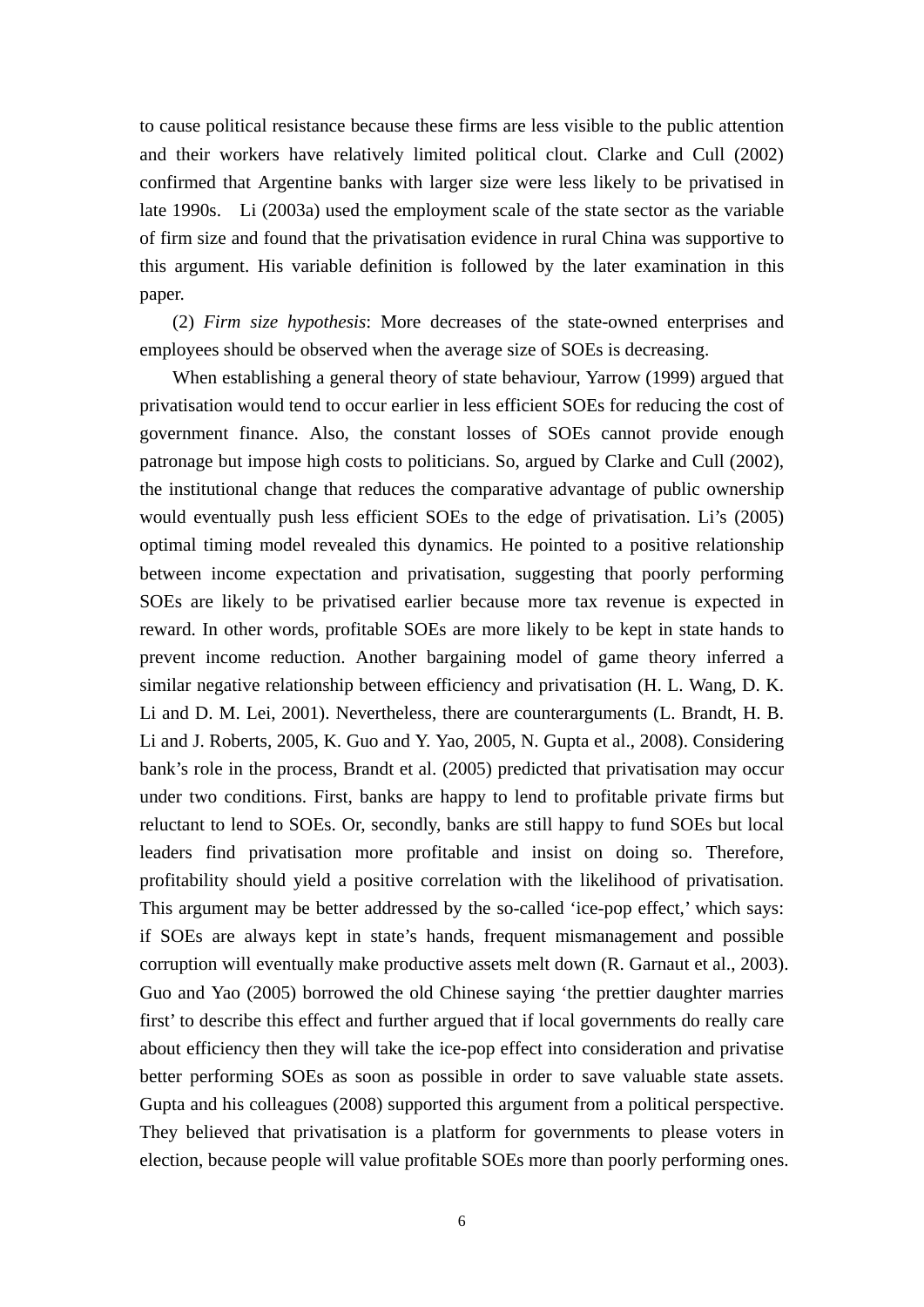If a government is interested in pursuing popularity, it should be keen to hand efficient SOEs over to the people. In short, there are two predictions contradictory to each other in the above. Which argument accounts? Should poorly performing or profitable SOEs to be privatised first? The hypothesis set here is open to the answer, and the efficiency variable will be represented by the ratio of asset contribution to profits in provinces.

(3) *Efficiency hypothesis*: More decreases of the state-owned enterprises and employees should be observed if the economic efficiency of SOEs is improving.

Just as argued by Ramamurti (2000), '[n]owhere in the literature is there any theoretical argument in favour of state ownership of firms in competitive market,' privatisation seems to be a natural solution to improve the competitiveness of SOEs. This assumption between competition and privatisation has several origins in theories. Agency argument suggests that those SOEs in competitive markets are more likely to be privatized than those in monopolistic markets because the profit margin squeezed by competition will amplify the problem of agency cost.<sup>6</sup> The second argument is given by the theory of ambiguous property rights (D. D. Li, 1996), suggesting that government ownership is a reluctant response to the imperfections of market functions and also the best solution to tackle various difficulties in transactions.<sup>7</sup> Yet, this advantage of ambiguity, the rationale of public ownership, will be consumed by intensive competition, which will result in a new incentive arrangement that is more efficient. The third argument is based on the assumption of a revenue-maximising bureaucrat (S. M. Li et al., 2000), whose revenue margin is highly squeezed by intensive competition in product market. $8$  Hence, privatisation is used to maximise revenue to secure the interests for local bureaucrats. Similarly, Li et al. (2004) argued that the market competition will encourage the search for most effective institutional arrangements; as once theorized by Glaeser and Scheinkman's (1996) model that private ownership will better bridge the information gap between consumer demand and production cost especially in somewhere the uncertainty or ignorance is great. Following above logics, non-state share of the gross value of industrial output will be used to represent the intensiveness of competition in the product market.

(4) *Market competition hypothesis*: More decreases of the state-owned enterprises and employees should be observed when the product market is becoming more competitive.

Examining the privatisation wave among 83 developing countries after mid 1960s,

<sup>&</sup>lt;sup>6</sup> Agency cost is caused by the information asymmetry between the owner and the manager who have innate conflict in interests.

 $\frac{7}{1}$  The foundation of property right theory is the incentive arrangement, which attributes the inefficiency of public ownership to the lack of right to claim residuals. 8

<sup>&</sup>lt;sup>8</sup> The basic difference between a public bureaucrat and a private manager, in the theory of public choice, is that the former is closer to a budget-maximiser than a profit-maximiser.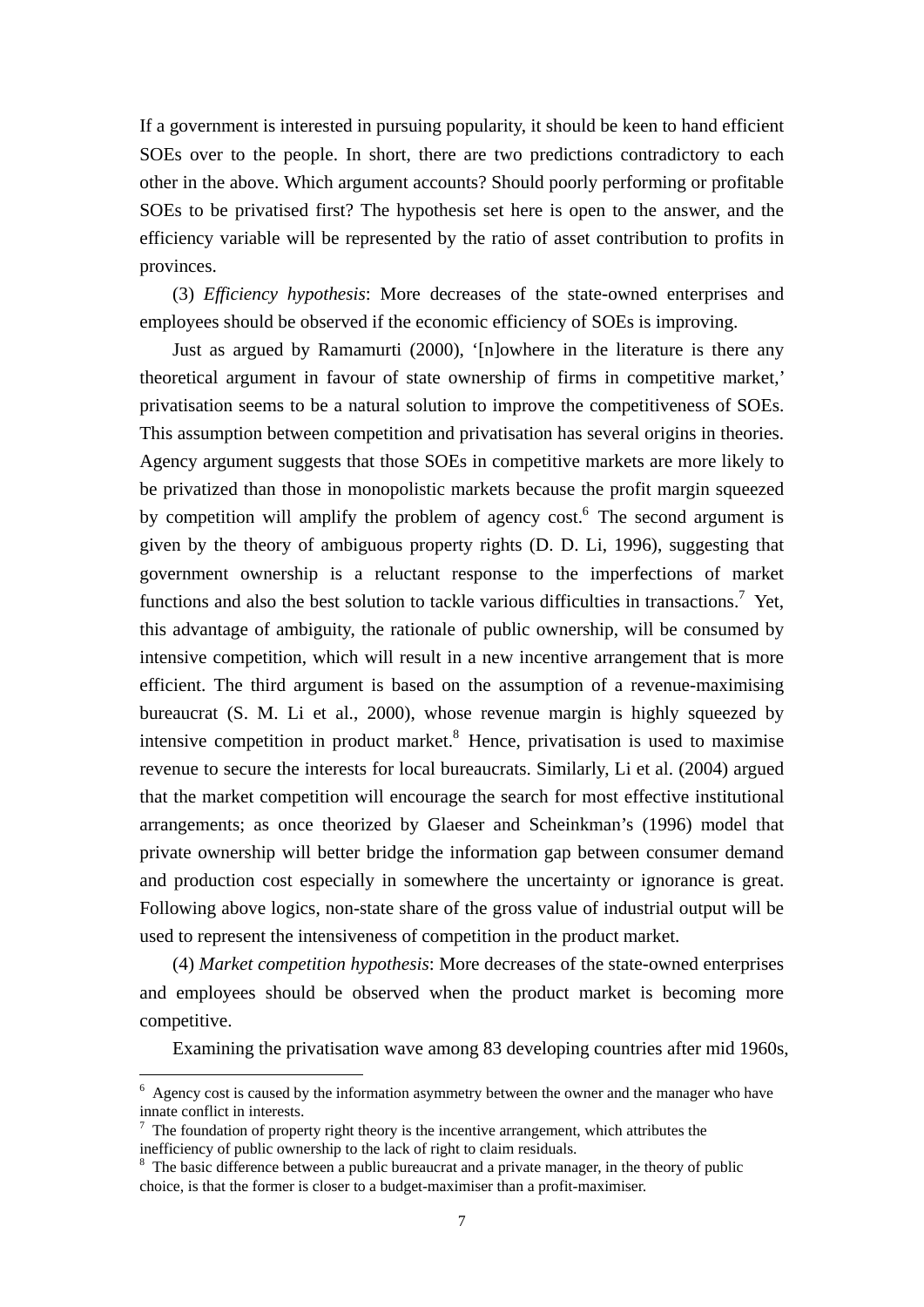Ramamurti (1992) provided a financial pressure argument that those countries with worse budget deficits, larger domestic or external debts have higher probability to take privatisation for raising short-term cash flows. This assumption was later theorised by Yarrow's (1999) microeconomic equilibrium model, in which the rising cost in government finance, due to a higher public expenditure, would trigger ownership transformation for getting back the balance of books. Privatisation is thus preceded by a period of increasing financial stringency. A stronger version of this hypothesis is the crisis argument, in which privatisation is urgently needed as a therapy to stabilise macroeconomic crises, such as the hyperinflation or severe balance-of-payments problems (R. Ramamurti, 2000). Money that can be directly collected from privatisation sales is one reason. But, the more important one is, privatisation is frequently regarded as a condition when an economy expects to seek the last-resort loans from the IMF or the World Bank (G. Roland, 2001, C. Zinnes et al., 2001). However, there are counterarguments. Li and Xu (2004) casted a 'cash cow argument,' in which local bureaucrats are possibly ignorant to fiscal deficit in attempts to maintain a rent-seeking structure in the management of state sector. They argued that, as long as the load of public debt is manageable, local bureaucrats would tend to keep state monopoly because privatisation may block their channel to extract rents. In this case, SOEs may be treated like cash cows by local bureaucrats, who actually treasure the cash flows in the long term much more than the transaction profits of privatisation in the short term. Empirical evidence is provided by Guo and Yao (2005) but from a different angle. For bankers, the possible debt evasion after privatisation is their major concern. They will not hesitate to block privatisation programmes if this concern becomes a real fear. So the excessive debt in the balance sheet of SOEs may be a serious constraint. Another research shows, unless bankers are convinced by the proposal and confident in the return of investment, the privatisation may be vetoed (G. S. Liu, P. Sun and W. T. Woo, 2006). In practice, the liability-asset ratio of SOEs in each province is chosen to measure the financial pressure among local governments.

(5) *Financial pressure hypothesis*: More decreases of the state-owned enterprises and employees should be observed when the financial pressure of provincial governments is getting heavier.

The key role of institutional environment for the success of privatisation has been well promoted by theories and proved by empirical evidence (J. D'Souza et al., 2005, S. Djankov and P. Murrell, 2002, World Bank, 1995). The rationale is that institutional infrastructure is a key stimulant to financial development and market competition, and will encourage privatisation as a result. The other way round, weak quality of institutional infrastructure almost equals to a serious constraint to the development of private sector. Therefore, just as argued by Ramamurti (2000), market-supporting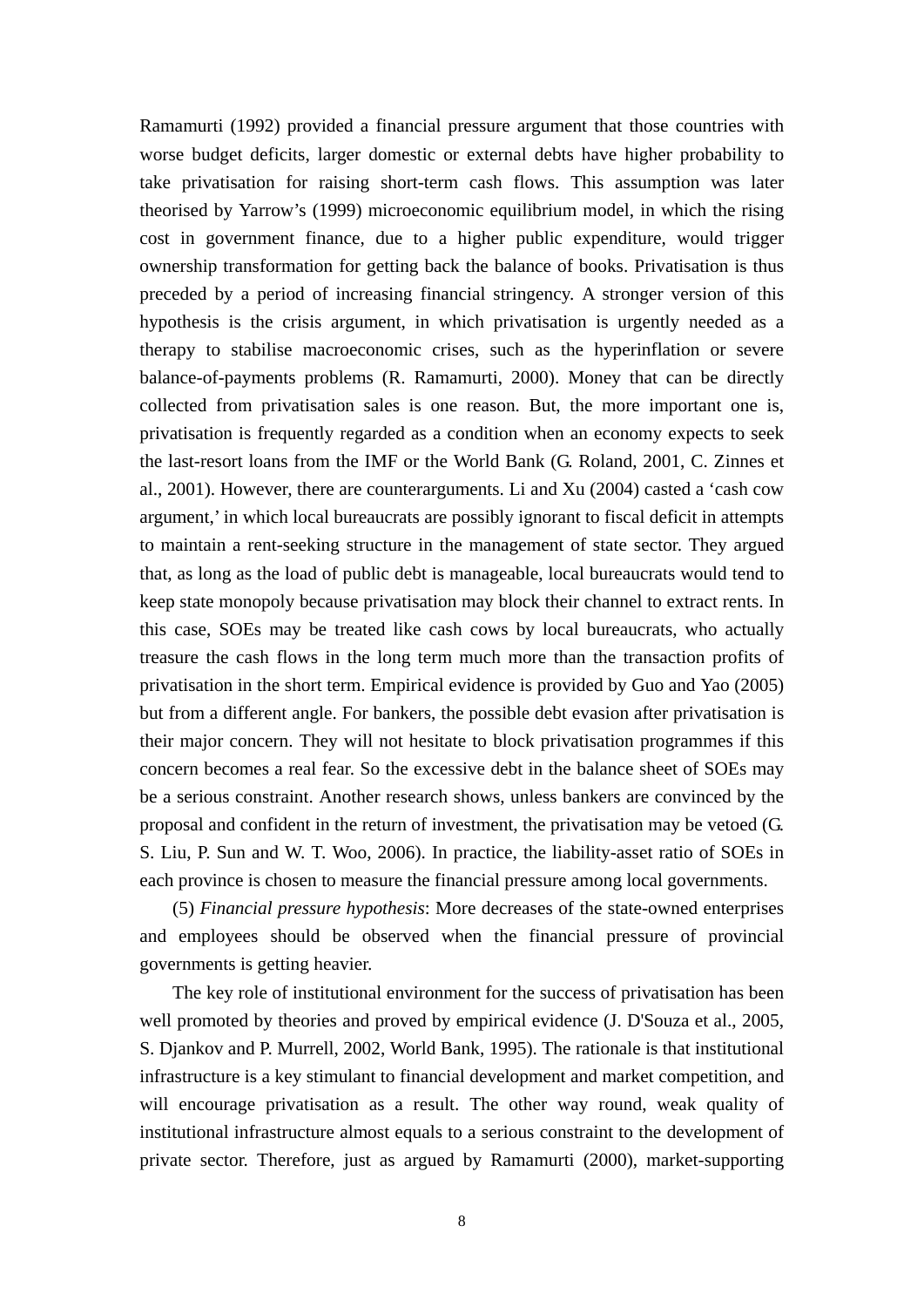institutions do matter, especially those 'protection for property rights, business laws, competent regulatory agencies to ensure fair competition or to protect minority shareholder rights, independent courts to enforce laws, financial institutions that can mobilise and loan out private savings, managerial and entrepreneurial talent, and so on.' Lack of the support from these institutions will retard the privatisation pace. This test will use a legal index to measure the change of institutional infrastructure. This index is the arithmetic mean combined by two sub-indexes: the patent index, which is the total number of patent granted, and the technical market index, which is the total amount of transaction value in local technical markets. Both indexes are calculated by the way suggested in the first index report of marketisation in China (G. Fan et al., 2007).

(6) *Institutional infrastructure hypothesis*: More decreases of the state-owned enterprises and employees should be observed when institutional infrastructure is developing.

Kornai (1979) defined the term of 'soft budget' by differentiating it from the definition of 'hard budget,' which constraint is 'asserted with iron discipline: the firm can spend only as much money as it has.' So the budget nature is defined as soft 'if this principle does not get asserted consistently.' Incentive mechanism of public ownership is assumed to be the root problem of soft budget constraint (J. Y. Lin and Z. Y. Li, 2008). The removal of this constraint is necessarily accompanied by the reduction of public ownership, and this hardening reform in budget system is therefore correlated with the prevalence of privatisation. This dynamic has been proved by a number of empirical evidence (O. Debande and G. Friebel, 2004, S. Djankov and P. Murrell, 2002, J. P. Fidrmuc, 2007, World Bank, 1996, H. L. Wu and D. Parker, 2007). Lopez-de-Silanes, Shleifer and Vishny (1997) tested this hypothesis in the social provision of public services in the U.S.. They found that when the budget constraint in county governments became harder, more public provision would be handed over to private providers. In operation, share of the industrial loans to the total loans lent by local financial institutes is used as a quantitative variable to measure the softness of budget nature. The reason is because these loans are basically granted to industrial SOEs for funding their short term cash flows, so the decrease of loan scale will immediately crowd out the limited credits for the local state sector.

(7) *Soft budget constraint hypothesis*: More decreases of the state-owned enterprises and employees should be observed when the budget constraint is hardened.

Lopez-de-Silanes and his colleagues (1997) were among the earliest researchers to explore the possible relationship between political ideology and privatisation decision. They assumed voters' antigovernment sentiment will damage government's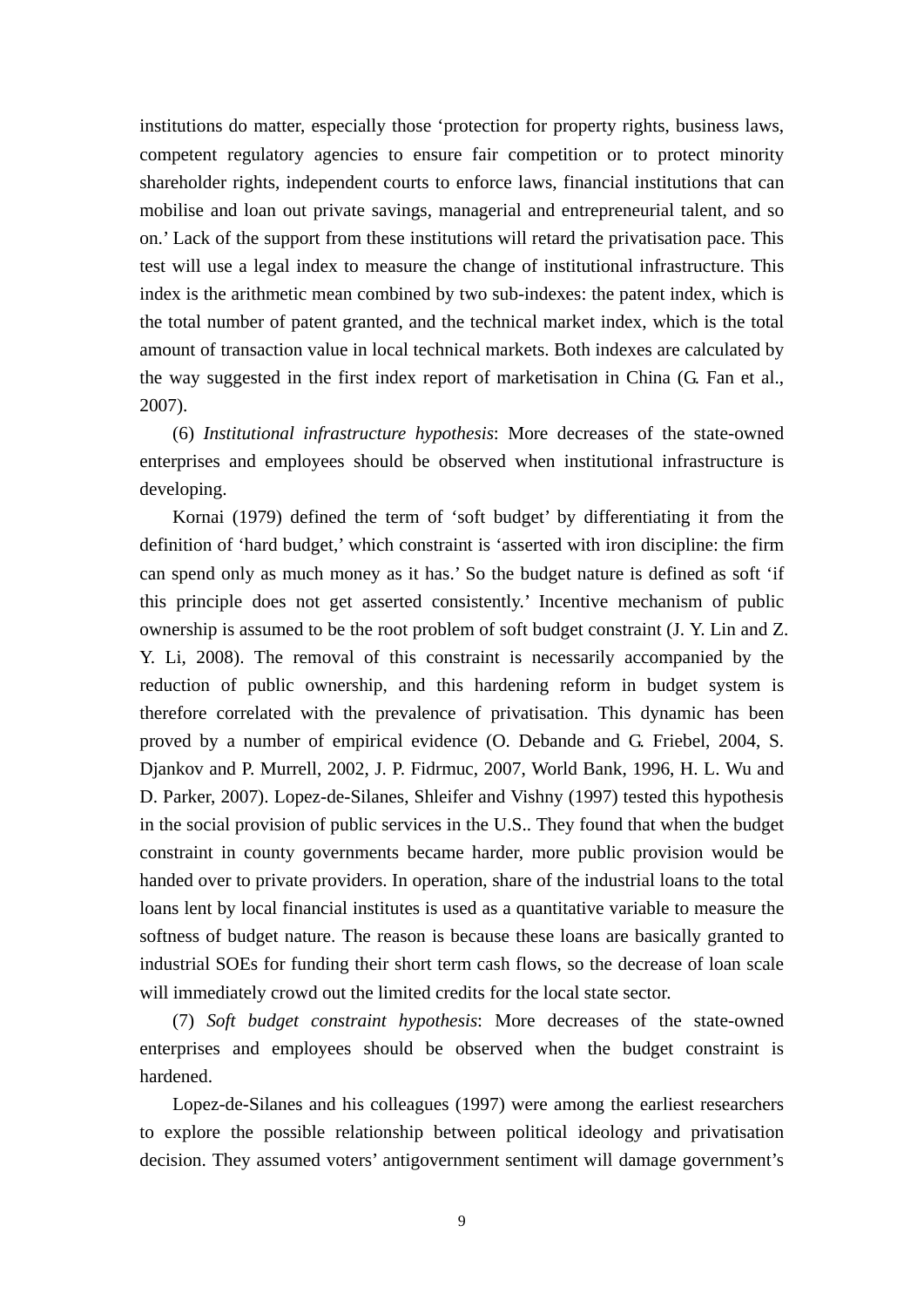determination on releasing public ownership to private hands. This assumption is confirmed by their finding, in which more social services were privately provided when the Republican Party, traditionally committed to the ideology in favour of private ownership, got more votes in gubernatorial elections in the U.S. This ideological assumption was further hypothesized by Ramamurti (2000). Based on the privatisation experience in the Czech Republic, Hungary, and Russia in the 1990s, he generalised that the ideological shift from the central planning doctrine to the free market belief was the chief driver of privatisation. Biais and Perotti (2002) gave an explanation in their Machiavellian argument by showing the dynamics how would a right-wing government use privatisation as a strategy to reverse the unfavourable political situation it faces. Although there is no such kind of 'right-wing' governments in the central or local China, local bureaucrats' ideology committed to private ownership was still well accepted as a crucial support to privatisation, and this ideological variable is measured by the increasing scale of private employment in provinces.

(8) *Ideology hypothesis*: More decreases of the state-owned enterprises and employees should be observed when the ideology is more committed to private ownership.

Decentralisation hypothesis, first given by Cao, Qian and Weingast (1999), is a widespread assumption but without empirical support so far. They argued that the Chinese style privatisation was induced by the market-preserving federalism offering political incentives through two channels: the hardening process of budget constraint and the intensifying pressure of market competition. This kind of federalism originated in the decentralisation of central fiscal power in the early 1990s. This decentralising process resulted in the increasing cost of running inefficient SOEs, led to the rearrangement of incentive structure, and gradually reshaped local bureaucrats' attitude to privatisation (Y. Z. Cao, Y. Y. Qian and B. R. Weingast, 1999). Perhaps, Hayek is the first one to give this argument a theoretical explanation, in which he believed the decentralisation can solve the information problem of ignoring local 'circumstances of time and space' among decision makers. So the rationale of privatisation under decentralisation is that only privatisation would allow price mechanism communicating information among local economic sectors in a better way. That is to say, information problems will only be partially solved if the decentralisation is adopted without privatisation, argued by Glaeser and Sheinkman (1996). The self-funding ability in the investment of total capital construction is capable of revealing the increasing autonomy of local finance and it is thus used as the variable of decentralisation hypothesis.<sup>9</sup>

<sup>&</sup>lt;sup>9</sup> In principal, local governments have five options to raise money needed for capital construction: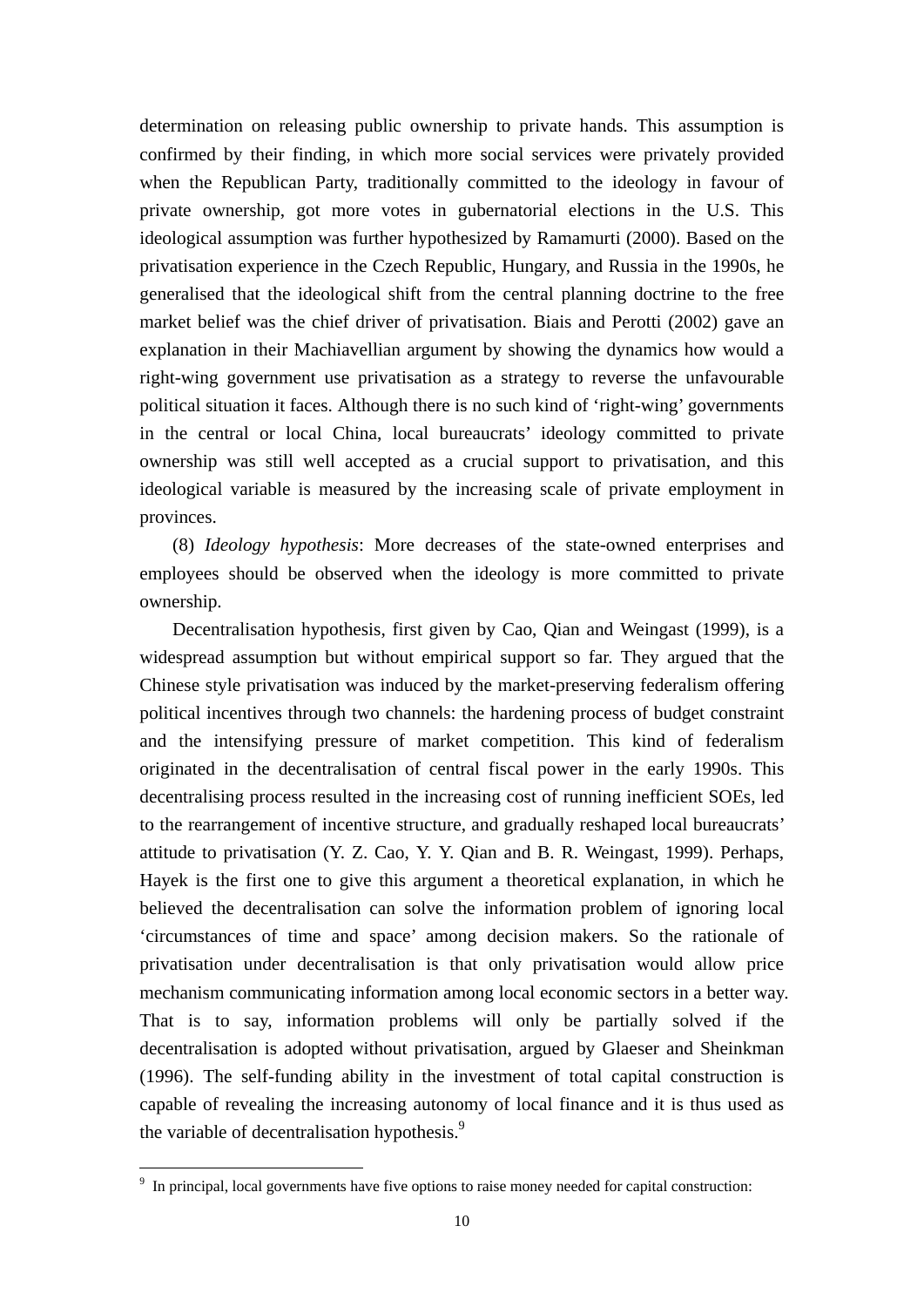(9) *Decentralisation hypothesis*: More decreases of state-owned enterprises and employees should be observed when local governments are more financially autonomous in funding themselves.

#### **3. Methodology and econometrics**

These hypotheses will be placed into a multi-level framework, modified from Ramamurti's (2000) previous work, to describe the dynamics of privatisation. In his framework, privatisation variables are considered as *ex ante* and *ex post* effects in terms of three levels: firm, industry, and country. As criticising the privatisation practices in the Eastern Europe, he argued that privatisation was a complex process in which 'firm-, industry- and country-level reforms should be implemented in stages, rather than as a one-shot event where all reforms are implemented fully and simultaneously.<sup>' 10</sup> This paper borrows his framework with the author's own modification. There seems to be a wonder if Ramamurti's framework is a proper classification in terms of economic theories, because all determinants are classified by the impact scale rather than by the economic essence for each. An obvious limitation of his methodology is that it may fail to dig out the root of problems.<sup>11</sup> Origins of the factors discussed in the above are instinctively difficult to be classified as just the firm, industrial or national level. Each hypothesis should have its unique theoretical basis in a specific subfield of economics but Ramamurti's framework fails to address that. In accordance, this paper tries to develop a newly modified version, which reclassifies privatisation determinants by each theoretical foundation in economics and puts them into three groups: micro-, macro-, and the politico-economical level. Hypotheses in the first group of micro-level determinants have the rationale based on microeconomic conditions, including the human capital, firm size or economic efficiency. Hypotheses in the macro-level group have rationale based on macroeconomic stimulation, including market competition, financial pressure, and

planned budget, domestic loans, foreign investment, self-funding, and some other ways. Self-funding is usually the major part and this variable shows the ability of local governments to get themselves enough money for capital investment.

<sup>&</sup>lt;sup>10</sup> His firm-level determinants include the agency/property rights failures, firm size, and the firm's experience as a private one beforehand; industry-level determinants have the competitive pressures and the potential for exploiting regulatory innovations; and the country-level determinants include the ideological commitment to private ownership, macroeconomic crisis, and the quality of market-supporting institutions.

 $11$  For instance, the factor of soft budget constraint can be regarded as a firm-level determinant in Ramamurti's classification, but its theoretical nature could be closer to the interaction of political economy between enterprises and the state. So this factor's impact goes across into the country level. Similarly, the nature of the financial pressure factor and the institutional infrastructure factor could be regarded as what is closer to the macroeconomic stimulation in the market environment than to the policy role of the state.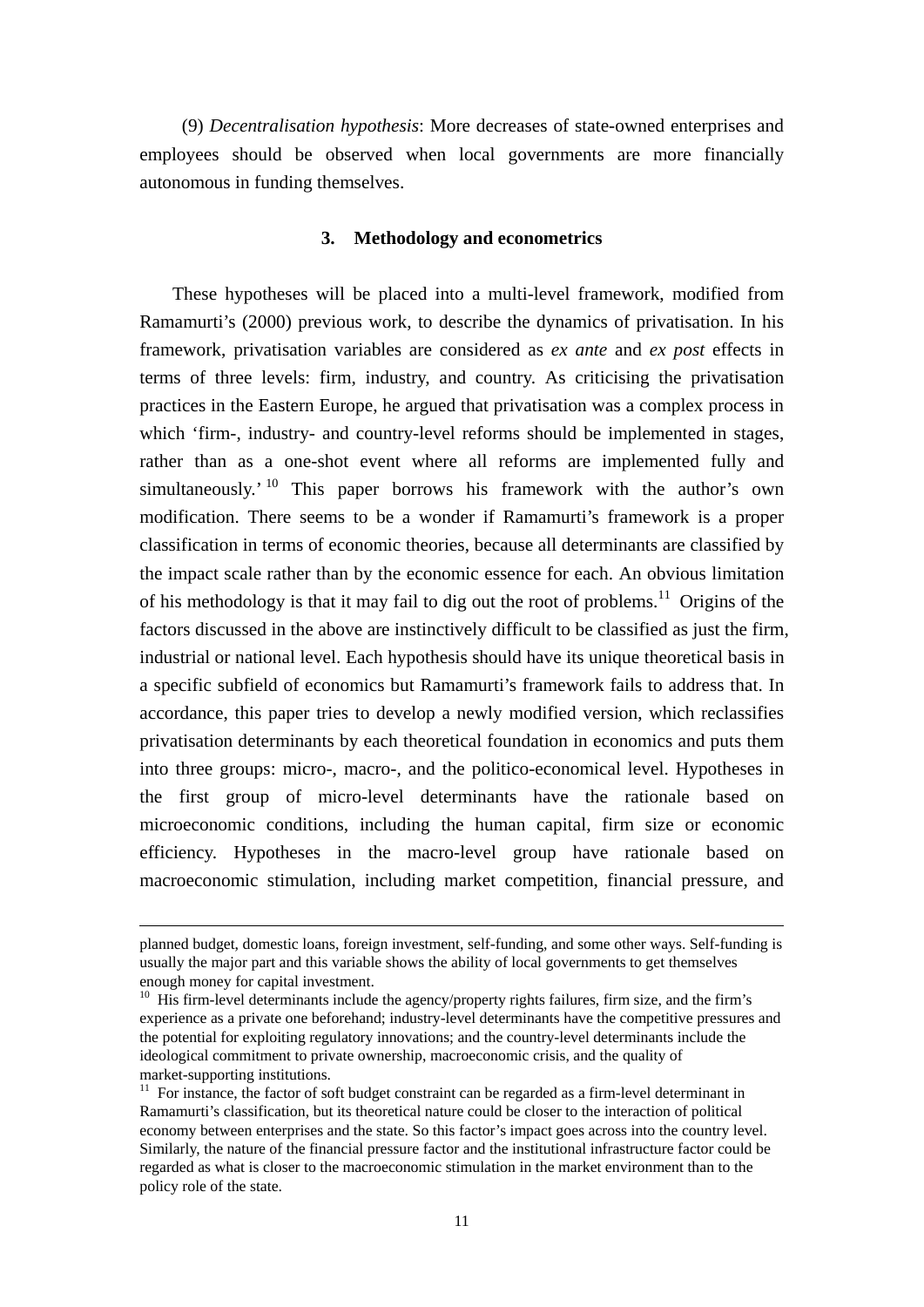institutional infrastructure. Then the politico-economical group includes hypotheses of soft budget constraint, political ideology and decentralisation, which focus on the interaction between enterprises and the state. In this case, the factors of financial pressure and institutional infrastructure should be regarded as macroeconomic conditions instead of the country-level determinants because they have nothing much to do with the interaction between the state and enterprises. The soft budget constraint would not be wrongly allocated to the firm-level determinant, and its game essence in the state/enterprise relationship could be clearly highlighted in the model. In short, this new framework helps us distinguish three kinds of economic relationships for SOEs during the privatisation: the consideration of own internal conditions, the response to the change in external environment, and the interaction with the state. This dynamics is briefly drawn in the following (Figure 4.1).

## (FIGURE 4 ABOUT HERE)

1

The shrinking process of Chinese state sector is specified in a dynamic model as

$$
y_{it} = f(y_{i,t-1}, x_{1it}^*, x_{2it}^*, ..., x_{kit}^*), \text{ for } i = 1,..., N, t = 1,..., T,
$$
 (1)

where the shrinking degree in *i*-th province and *t*-th period  $y_i$  is determined by its value in the past period  $y_{i,t-1}$ , the dynamic variable, with other explanatory variables  $x_{1i}^*, x_{2i}^*,..., x_{ki}^*$  in the same period. This dynamic autoregressive-distributed linear model is expressed as

$$
y_{it} = \alpha y_{i,t-1} + \sum_{l=1}^{k} \beta_l' x_{lit}^* + u_{it}, \text{ for } i = 1,..., N, t = 1,..., T,
$$
  

$$
u_{it} = \eta_i + \lambda_t + v_{it},
$$
 (2)

where the disturbance  $u_{i}$  is decomposed by unobservable individual-specific effects  $\eta_i \sim \text{IID}(0, \sigma_n^2)$ , year-specific effects  $\lambda_i$ , and the remainder stochastic disturbances  $v_{it} \sim \text{IID}(0, \sigma_v^2)$ .

There are some reasons to apply the system-GMM estimator (M. Arellano and O. Bover, 1995, R. Blundell and S. Bond, 1998, R. Blundell et al., 2000) in this research. First, the dynamic nature is only captured by the GMM estimator without bias and inconsistency, which are problems inevitable in traditional pooled or fixed effects, also known as the within group (WG), ordinary least squares (OLS) estimations (B. H. Baltagi, 2009, R. Blundell, S. Bond and F. A. G. Windmeijer, 2000, S. J. Nickell, 1981).  $12, 13$  Second, the GMM estimator allows researchers to consider more explanatory variables in a regression without growing worries of the endogeneity

 $12$  The correlations between explanatory variables and errors brought by the dynamic specification would prevent the probability limits of pooled-OLS and WG estimators to approach to the true value. So this problem of endogeneity would make results being not consistent when the sample size increases.

<sup>&</sup>lt;sup>13</sup> This dynamic nature would also lead to an asymptotic upward bias in the pooled-OLS estimator as well as downward bias in the WG estimator.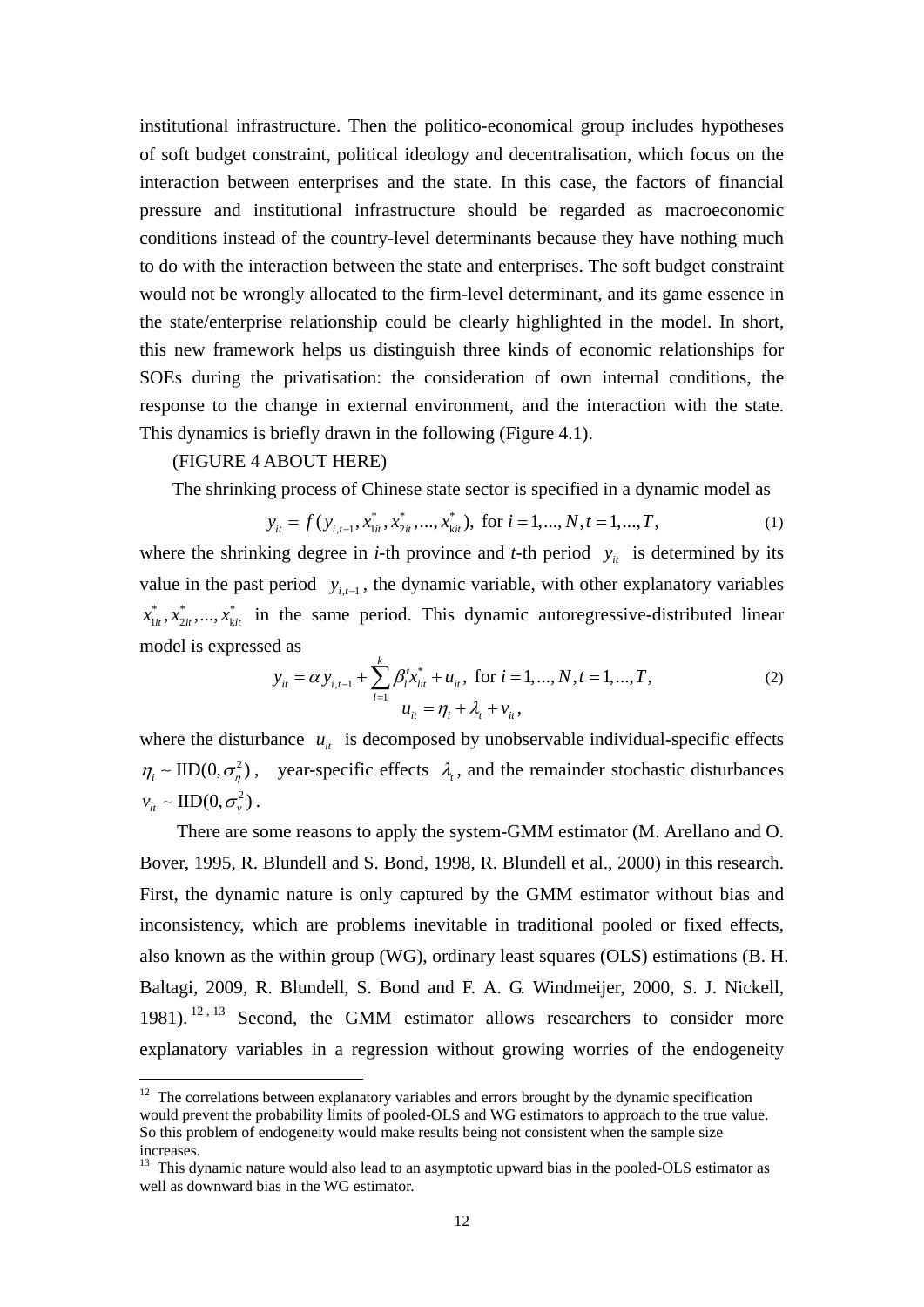problem. Thirdly, the bias caused by the decrease of data variation in the first differences in the difference-GMM method (that is a problem particularly for those highly persistent series) is corrected by getting the level values of variables back to the regressions in the system-GMM method.<sup>14</sup> So, the precision of coefficients is improved through the removal of the bias caused by weakened instruments, and better efficiency is obtained in results.

Concerning the robustness in econometrics, alternative specifications—including the pooled-OLS, WG, and difference-GMM estimators—are provided all together to detect the appropriateness of results from the system-GMM estimator. Finite sample bias in the difference-GMM should be corrected by the system-GMM estimator because it introduces back the level equations into estimations (R. Blundell and S. Bond, 1998). Validity of instruments is detected by the Sargan and Hansen test.<sup>15</sup> Difference-in-Sargan/Hansen test detects the validity of the subsets of instruments using in level equations (D. Roodman, 2009a).<sup>16</sup> Potential problem of the instrument proliferation, also known as too-many-instruments bias, is considered. Some Monte Carlo simulation tests have shown that the over-identification caused by too many instruments in GMM estimators will lead to the failure of expunging endogenous components (D. Roodman, 2009b). Two theoretical solutions are adopted: first, the instrument count will be severely reduced by the matrix technique of collapsing the instruments using in first differenced equations, and, second, the time depth of instrument lags is considerably limited.<sup>17</sup> In short, a conservative strategy of econometrics is strictly committed in following examinations.

There are six sources of this dataset, which covers 31 Chinese provinces from 1994 to 2008.18 The majority of data is collected from the *China Statistical Yearbooks* in various years, while the minority is from a number of Chinese provincial statistical yearbooks, *China Industrial Economic Statistical Yearbooks*, *The Third Industrial Census 1995*, *The First China Economic Census 2004* and a small part of data are calculated from above given data by the author. Two dependent variables are set to

<u>.</u>

 $14$  This problem is supposed to lead to a downward bias among coefficients, and this situation is clearly seen in following results.

<sup>&</sup>lt;sup>15</sup> Theoretically speaking, Sargan test is not robust because of its assumption of homogeneity, but this test will not be affected by too-many-instrument problem. On the contrary, Hansen test is robust for assuming heterogeneity, but its effectiveness could be weakened by instrument proliferation. <sup>16</sup> If the subset instruments introducing by the system-GMM is valid, this statistic should be

asymptotical to Chi-squared, with degree of freedom equal to the number of suspect instruments.

<sup>&</sup>lt;sup>17</sup> Yet, it is well accepted in relevant discussion that there is no clear guidance from the literature on a proper number of instruments.

<sup>&</sup>lt;sup>18</sup> Chongqing was not separated from Sichuan until 1998 in statistics, so its data are included in Sichuan's throughout this analysis and thus the number of cross-sections in estimations is 30.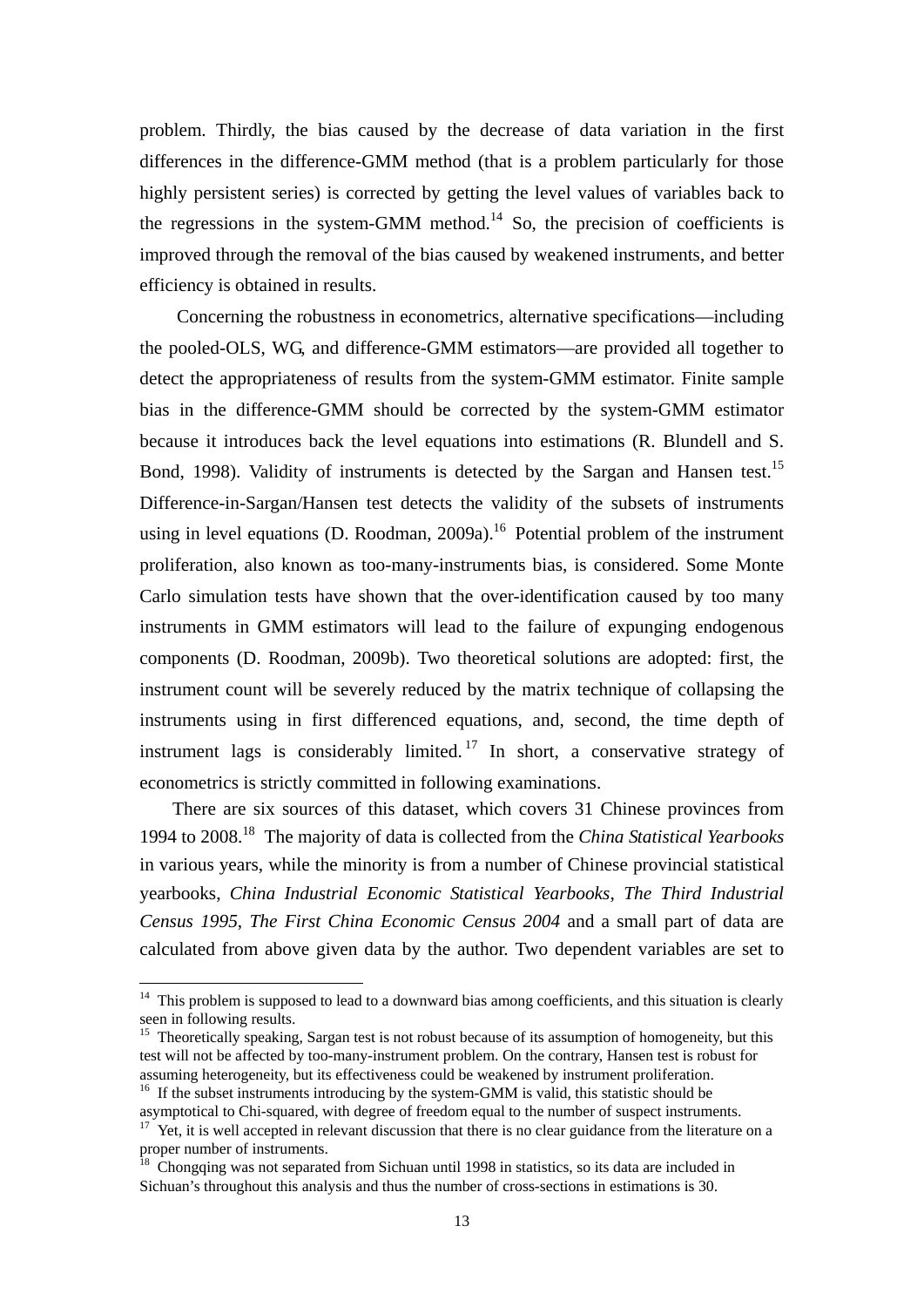measure the changing degree of the state sector. *SoeUnit* denotes the total number of state-owned and state-holding industrial enterprises with independent accounting system in each province in a certain year, while *SoeEmployment* denotes the total number of staff and workers employed in state-owned enterprises.<sup>19</sup> In addition, regional GDP, population, literacy, industrialisation degree, income per capita are variables for controlling general effects of basic economic growth, regional scale, people education, industrial structure, and development level. Variable definition, summary statistics and correlation table are listed in the Table 1.

# (TABLE 1 ABOUT HERE)

It is worth noting that all variables have been transformed into the form that data values are strictly limited between 0 and 1. This data transformation will be helpful to highlight the relationship among variables by excluding the scale dimension of row data. So, there is no need for transformation if the variable is already presented in percentage or ratio form, such as the literacy rate, asset-contribution ratio, non-SOE share of industrial output, and so on. Yet if the variable is of scale data—like the amount of regional GDP (yuan), population (person), labour productivity (yuan/person) and so on—its value will be transformed into indexes before putting into regressions. Two kinds of indexation are used to serve different purposes. Control variables with scale data will be indexed according to a whole panel comparison, which means each datum will be compared with all data in all provinces in all years. So this index will not only show the change in each province over time but also its relative status to the rest of data in the panel. Consequently, the information of other regional characters will be included in this index. However, this kind of information should be excluded when the variable is not serving for controlling purpose; otherwise, the impact from other provincial data will be introduced into the hypothesis testing. For this worry, those explanatory variables with scale data will be indexed only according to their own serial comparison.<sup>20</sup> Here are the two ways of transformation in mathematics:

(1) Indexation with the panel comparison:

$$
I_{ij} = \frac{V_{ij} - V_{\min}}{V_{\max} - V_{\min}},
$$

1

while  $I_{ij}$  denotes the index in the *i*-th province in the *j*-th year,  $V_{ij}$  the original

<sup>&</sup>lt;sup>19</sup> There are different SOE numbers listed in statistics according to different definitions, including (1) SOE without limited definition, (2) SOE above a certain scale (usually for sales over 5 million yuan) per year, (3) SOE controlled by local government above a certain level (village or township), and (4) SOE with independent accounting system. Only the last one would be accompanied by other economic and financial data released in same statistics, and it is accordingly the only definition feasible for following examinations.

<sup>&</sup>lt;sup>20</sup> Only two explanatory variables of infrastructure are indexed by national panel comparison due to their institutional nature.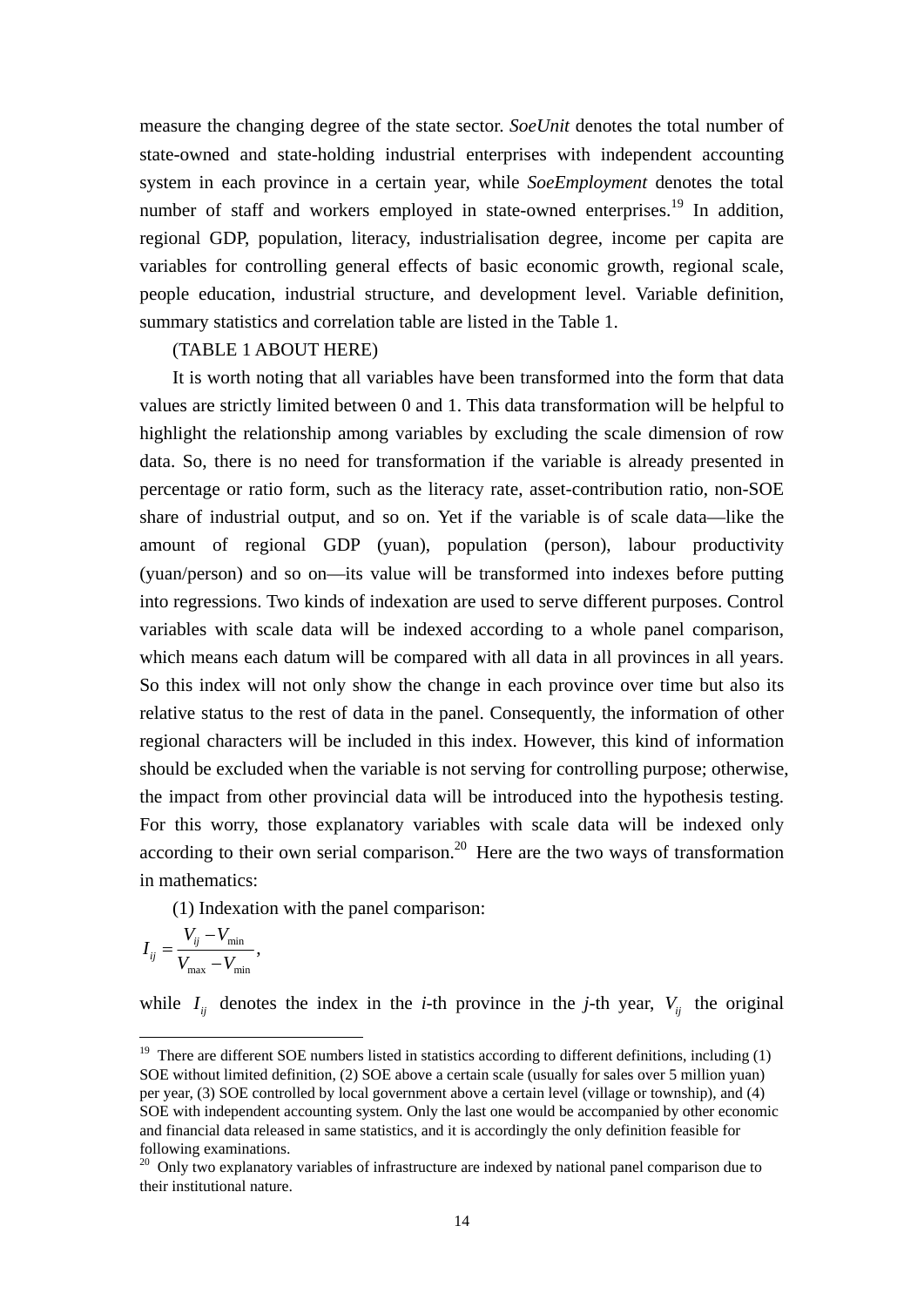value of variable,  $V_{\text{max}}$  the maximum value in all provinces in all years, and  $V_{\text{min}}$ the minimum value in the same scale.

(2) Indexation with the serial comparison: it is done by the same formula but with different definition in  $V_{\text{max}}$  and  $V_{\text{min}}$ , where they are respectively the maximum or minimum value in that specific province in all years.

After transformation, the maximum datum in the panel or series will be transformed into 1 or -1, while the minimum datum into 0, and the rest of data between maximum and minimum will be proportionally distributed in the interval between  $\pm 1$  and 0.

## 4. **Empirical findings and interpretations**

Econometric validity is first considered before the interpretations of findings. Table 2 presents the results of all specifications in terms of the privatisation of state-owned enterprises. Those high values of R-squared tests in the pooled-OLS and WG models imply specification problems in the data, and this situation also gives the justification to the application of GMM estimators in the following examinations. Coefficients of the dynamic variable, the lagged term of dependent variable, are supposed to be upward-biased in the pooled-OLS estimator and downward-biased in the WG estimator (M. Arellano and O. Bover, 1995, R. Blundell and S. Bond, 1998). This assumption is confirmed in the results, where two coefficients of that variable obtained from system-GMM estimators are as assumed as between the 0.440-0.674 range, given by the model (1) and (2). Finite sample bias, that is assumed to scale the coefficient of dynamic variable down to zero, is apparently magnified in the difference-GMM estimator, and it reveals the fact that the effectiveness of instruments has been weakened. But this bias will be corrected by introducing back the level equations by using the system-GMM estimator later on. In principal, the validity of GMM estimator depends on three conditions: (1) the presence of autocorrelation of order one in the residuals, (2) the absence of autocorrelation of order two in the residuals, and (3) the confirmation of validity of instruments by the Sargan or Hansen test. These three requirements are firmly held in most GMM models in the below, except only one. The perfect value of 1.000 in the Hansen test in the model (5) means the effectiveness of this test is weakened by the problem of instrument proliferation (D. Roodman, 2009b), but it does not necessarily mean that this instrument set is not valid. Its finding is still referable in the comparison with others. The difference-in-Sargan/Hansen tests also confirm the necessity of replacing difference-GMM by the system-GMM in the specification. Same concerns with above econometrics can be applied to the results in the Table 3, but discussion will not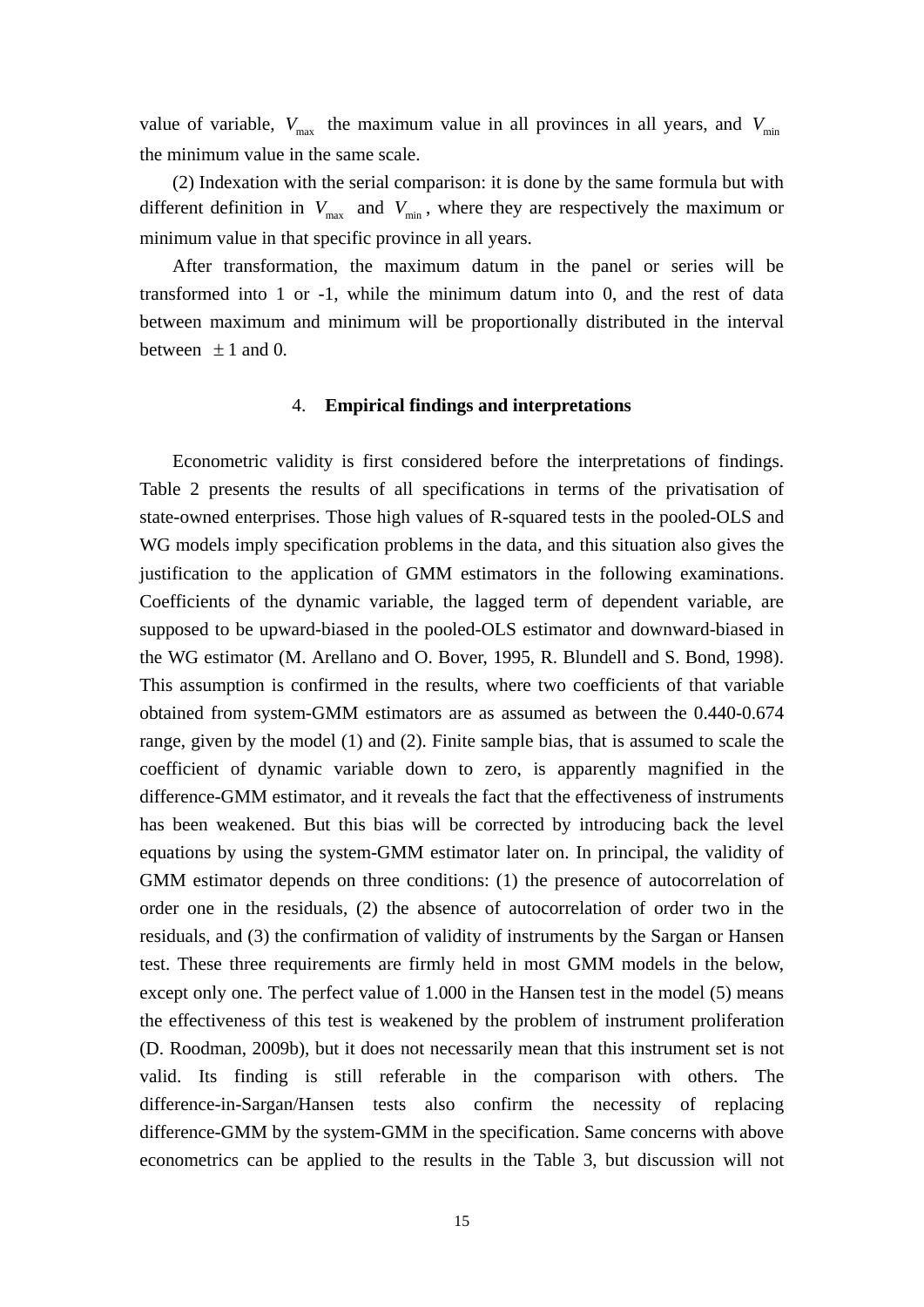continue for having no meaningful difference over there.

(TABLE 2 AND 3 ABOUT HERE)

Going straight to the hypothesis of interest, it is first noted in the Table 2 that the ideology variable, the private share of total employment, is highly correlated with the first privatisation variable, the total number of state-owned enterprises in a province. This correlation is found in the model (4) with confirmation of its robustness in the model (5) and it is assured again by a narrower comparison with fewer explanatory variables in the model (8). Clearly, ideology factor is the most significant one comparing to the others. The coefficient range between -0.363 and -0.517 in these models points to a negative correlation, which represents a pushing force given by the expansion of the private sector toward the shrinkage of state sector in a provinces. The original hypothesis is confirmed—the commitment to private ownership held by local governments was a key element in the process of Chinese privatisation. Although whether a Machiavellian motivation exists or not remains unknown (B. Biais and E. Perotti,  $2002$ ),<sup>21</sup> this finding is consistent with those empirical evidences found in the transitional processes. China is not an exception of this ideological transition.

The second determinant found significant is the factor of market competition. Its influence is repeatedly confirmed in the model (2), (3), (4) and (7). First two results from the WG and difference-GMM estimators may be ignored for respective reasons of bias. Yet the result in the model (4) should be regarded concrete, and its robustness can be confirmed by the model (8). All coefficients collectively point to a negative correlation between the degree of market competition and the scale of state sector. It means that the intensified competition in the product market has pushed Chinese SOEs to the edge of privatisation reform. This finding, being consistent with the theories suggested by mainstream economics (E. L. Glaeser and J. A. Scheinkman, 1996, D. D. Li, 1996, S. M. Li, S. H. Li and W. Y. Zhang, 2000, R. Ramamurti, 2000), demonstrates the comparative advantage of private ownership under a competitive market environment, $^{22}$  and it also provides another piece of supportive evidence to the literature (K. Guo and Y. Yao, 2005, H. B. Li and S. Rozelle,  $2000$ ).<sup>23</sup> In addition,

 $21$  Which means the motivation of privatisation is for pursuing legitimacy, such as winning votes in democratic countries, from society. To confirm this motivation may require another qualitative study.

 $22$  This stimulant force of market competition toward privatisation is assumed to have some origins: (1) the agency failure of public management, (2) the imperfection of market function, (3) the expectation of higher return of self interests, or (4) the better reward for more efficient arrangement of institution after privatisation.

<sup>&</sup>lt;sup>23</sup> There is another concrete message coming from control variables: the coefficients of the indexes of GDP and income per capita (in model (4) and (5)) jointly demonstrate that the state sector would be relatively large in the provinces with more production of GDP or with higher income per capita. This evidence makes a common sense of the distribution of Chinese SOEs, which are more concentrated on the provinces with more advanced economy.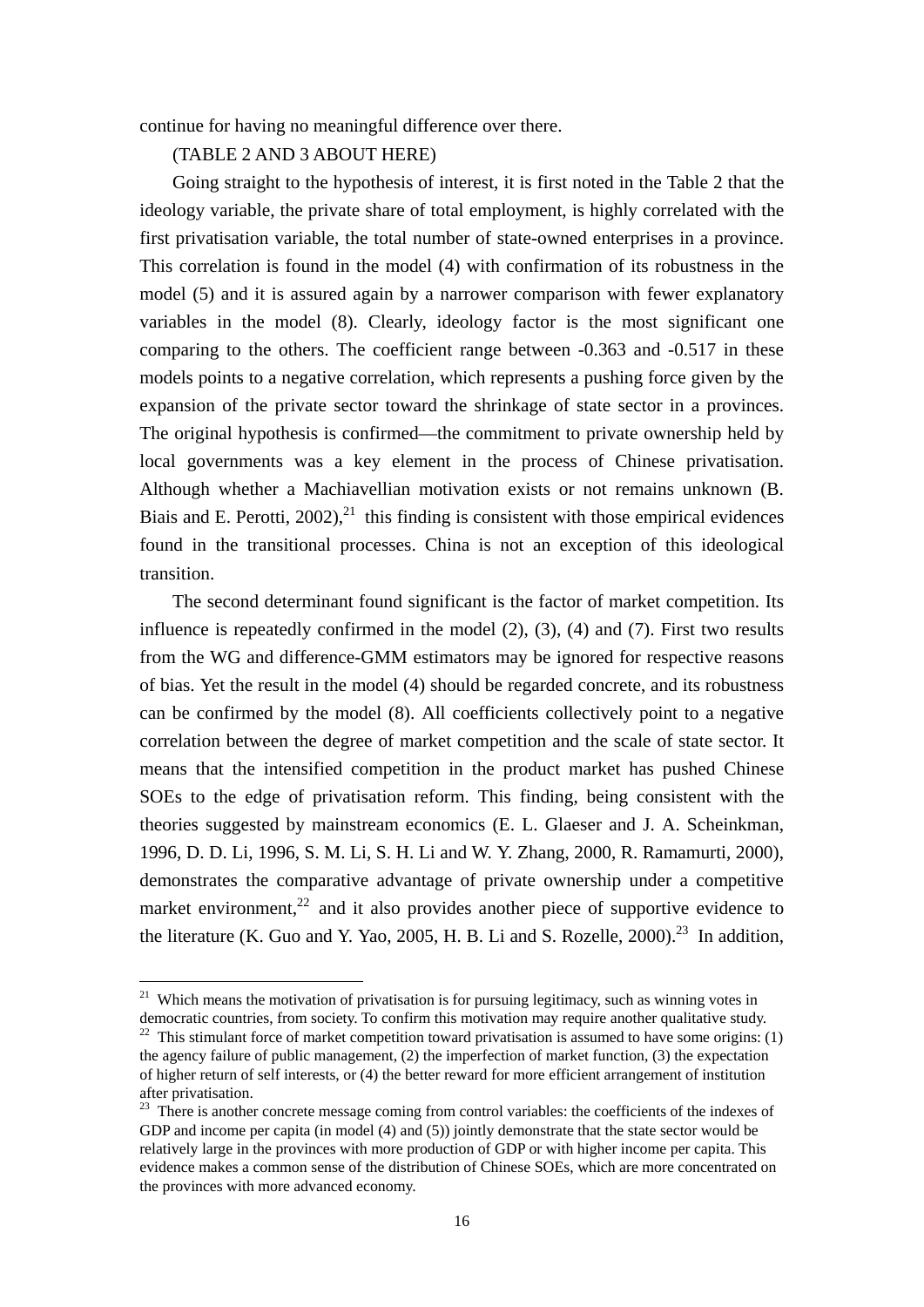the first significant determinant in the Table 3, referring to the privatisation of state-owned employees as well as the second dependent variable, is also the factor of market competition. It is supported by all system-GMM estimators in the model (14), (15) and (17) and with robustness in the last two. For the same reasons discussed, this finding shows that competition pressure is influential in a comprehensive way to the privatisation of enterprises and employees.

The next driver to the privatisation of state workers is the average level of human capital. This factor is found significant in the model (14) and robust in the model  $(15).<sup>24</sup>$  Results suggest a stimulant role of the human capital level within enterprises themselves toward the downsizing process of state employment. This finding agrees with the original assumption: the quality of human capital is attractive to private investors, who by nature pursue labour productivity and prefer fewer challenges for the management after takeover. This evidence is also supportive to those in the literature (L. Brandt, H. B. Li and J. Roberts, 2005, H. H. Jin and Y. Y. Qian, 1998, H. B. Li, 2003a, H. B. Li and S. Rozelle, 2000).

Finally, financial pressure should be regarded as another influential factor under a slightly loosened requirement of statistics. This factor is found robustly significant in the model (15) and (17) with the significance level at 15 per cent, which is a standard acceptable in some cases. The author holds the belief that to confirm this financial impact should not be an over-generalisation or exaggeration. In fact, if ignoring the significance level, all coefficients of this factor in system-GMM models are jointly pointing to a pushing force of financial pressure to the downsizing of state employment. In interpretation, this finding is consistent with the traditional argument of financial stringency: the rising liability-asset ratio was indeed part of the motivation for local governments to layoff more state workers, just like other cases prevailing in transitional economies (B. Bortolotti, M. Fantini and D. Siniscalco, 2003, R. Ramamurti, 2000, G. Roland, 2001). Nevertheless, this evidence is actually against the cash-cow argument, assuming bureaucrats' rent-seeking behaviour via privatisation. No evidence supports that SOEs were treated like cash-cows for local bureaucrats, who could be reluctant to relieve fiscal burden by taking privatisation just because they want to maintain current structure to seek more rents from state assets under control. In fact, Chinese local bureaucrats were found to be more benevolent.

To sum up, an integrated story about the Chinese privatisation after 1994 may be illustrated. This process was driven by four major stimulants: the ideology committed to private ownership held by local governments in the politico-economical context,

 $24$  Though the significance is lost in the model (17), which has a smaller group of explanatory variables, for unknown reason, the author believed that it would not be econometrically sufficient to overthrow the original finding due to this loss.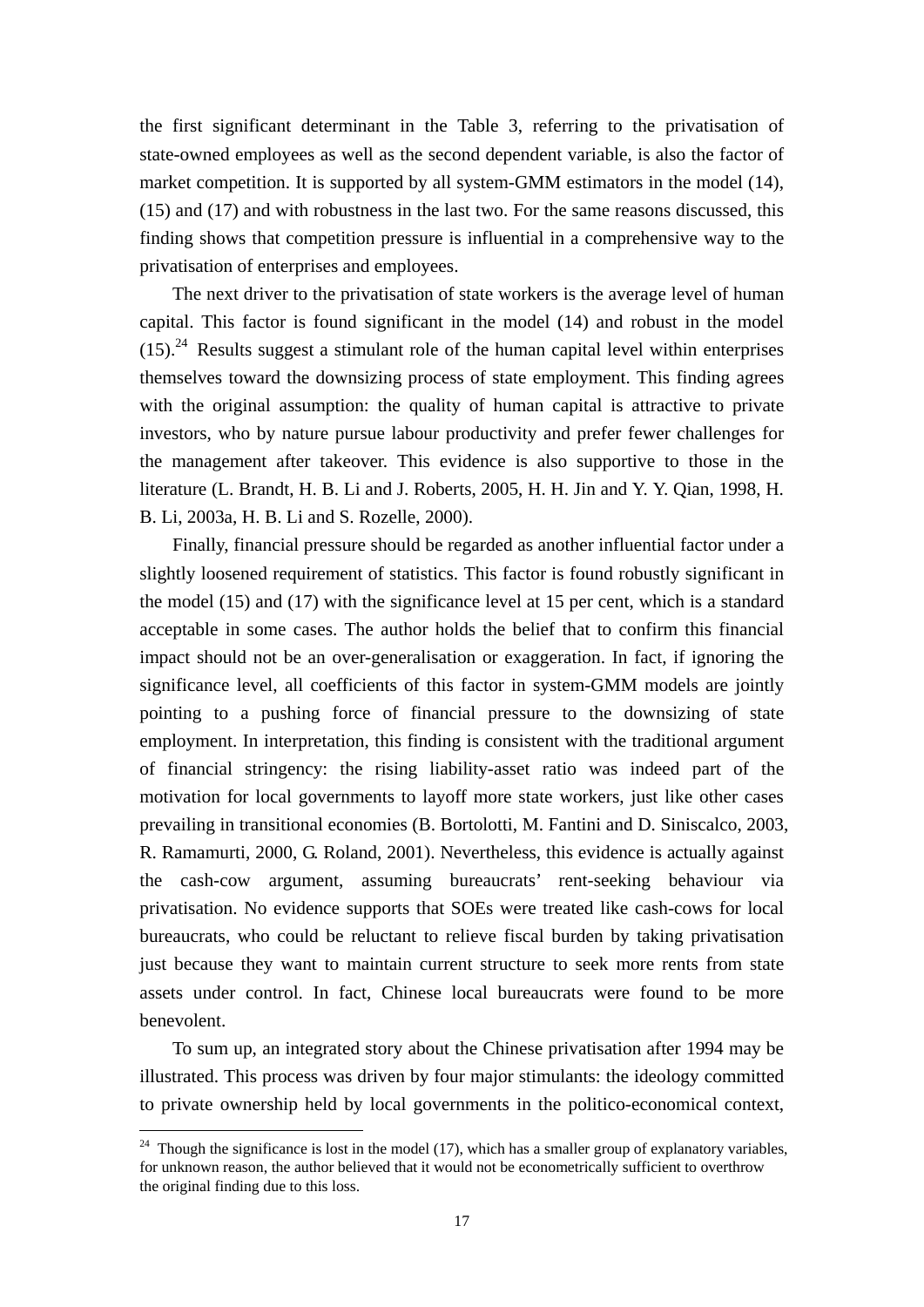the intensified competition in the product markets and the rising pressure of finance in the macro environment, and the improvement of human capital within SOEs *per se* as the micro condition. This story does not entirely deny the impacts from other factors discussed above, but, instead, it highlights that these four factors are likely to be more determinant than others. In other words, to take a relative position, following hypotheses simply lack concrete and convincing supports from the data. First, the constraint effect of size factor is not as obvious as expected. Second, economic efficiency does not make the difference between the privatisation degrees across areas. Thirdly, legally institutional change is argued to be potentially important, but the result is distant from robust.<sup>25</sup> Fourthly and fifthly, the hardening reform of budget system and the decentralisation of central fiscal power are not key elements in the whole process of privatisation. So, the chief implication may cast a question to the so-called 'Chinese characteristics.' After all, throughout the examination, there is nothing found to be really against conventional economic theories. Some arguments based on Chinese characters—such as the pretty daughter argument, also known as the ice-pop effect, the cash-cow argument, and the Chinese-style federalisation argument—are eventually not supported by the empirical reality. It could be fair to say that the most significant characteristic to this privatisation dynamic should be its multi-driven nature, which is well balanced among micro conditions, macro stimulations and politico-economical interactions. It is this multi-level equilibrium that better characterises the privatisation in Chinese state sector in the past fifteen years.

# **5. Conclusions**

The results presented in this paper are, by and large, robust to a range of alternative estimation methods, and the findings collectively suggest a privatisation dynamics driven by multi-level forces across micro, macro and politico-economical contexts. In this dynamics, market competition, political ideology, human capital and financial pressure are four major significant stimulants. There is no sufficient empirical evidence to support the possible impacts from the factors of firm size, economic efficiency, legal reform, budget system and fiscal decentralisation toward the shrinkage of Chinese state sector. All meaningful findings in the data are consistent with the transitional orthodoxy in the mainstream economics. Conventional Chinese characters did not characterise Chinese privatisation. It is thus implicated that the 'privatisation with Chinese characteristics,' if any, does not go against or reshape the theories. The whole process of privatisation is much closer to a kind of

<sup>&</sup>lt;sup>25</sup> See the models  $(4)$ ,  $(5)$  and  $(7)$ .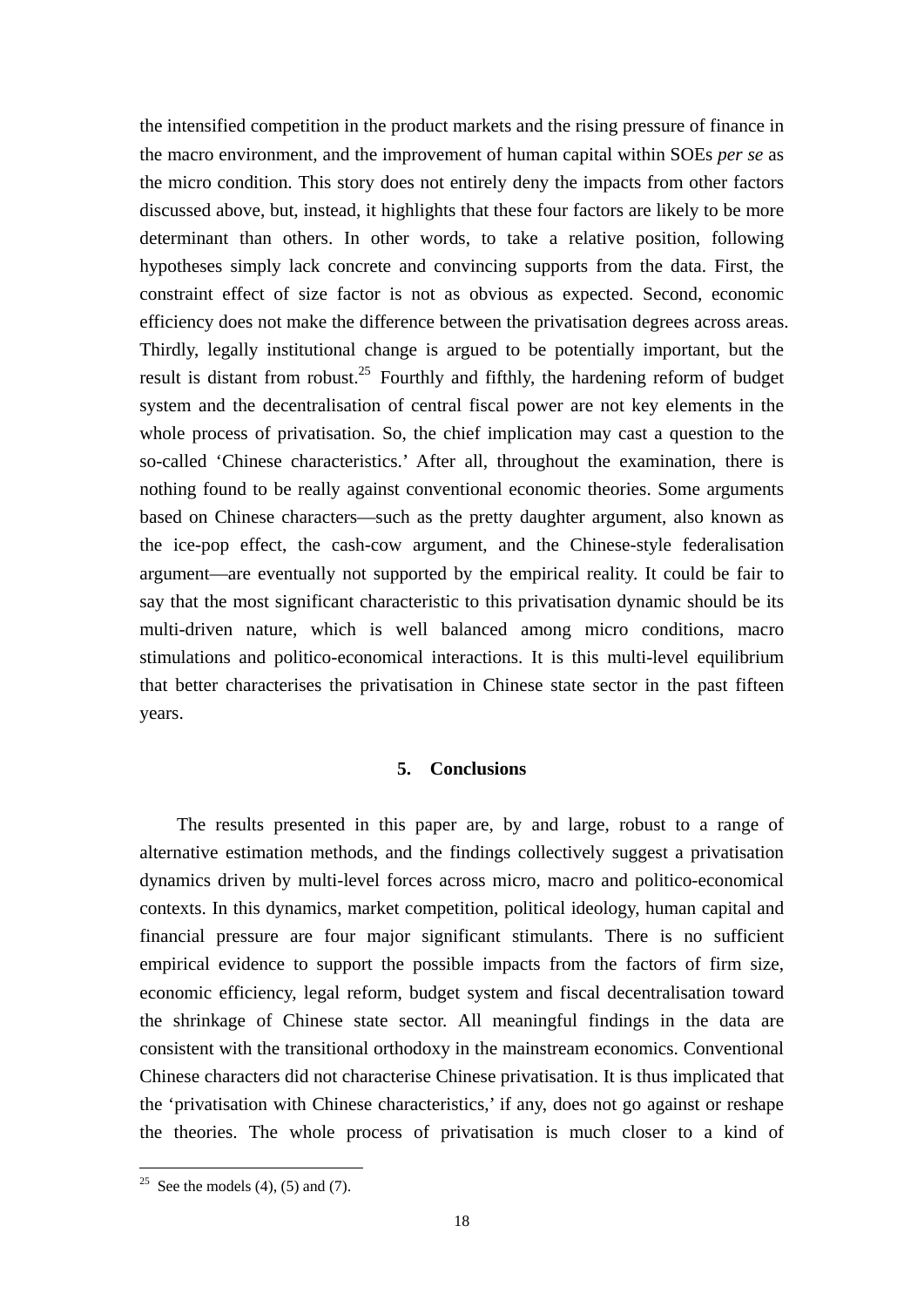equilibrium balanced among multi-level forces, which has made Chinese privatisation so different from other transitional cases.

This study is however subject to a number of limitations. First, the relatively small data size makes it difficult to do regional or serial comparisons. Second, the feasibility to apply variables used in the literature onto Chinese cases is highly limited. A serious lack of proper and persistent variable candidates in whatever central or local statistics is one of the major difficulties. Thirdly, the system-GMM estimator is effective in avoiding most regression problems unsolvable in traditional estimators but a bigger dataset is still required to improve the accuracy of results as well as to further probe the reality. Finally, econometric limitation is always hiding somewhere, and it cannot be too careful to repeatedly check the robustness of regression results. This conservative stance on econometrics is what has been seriously taken throughout this paper.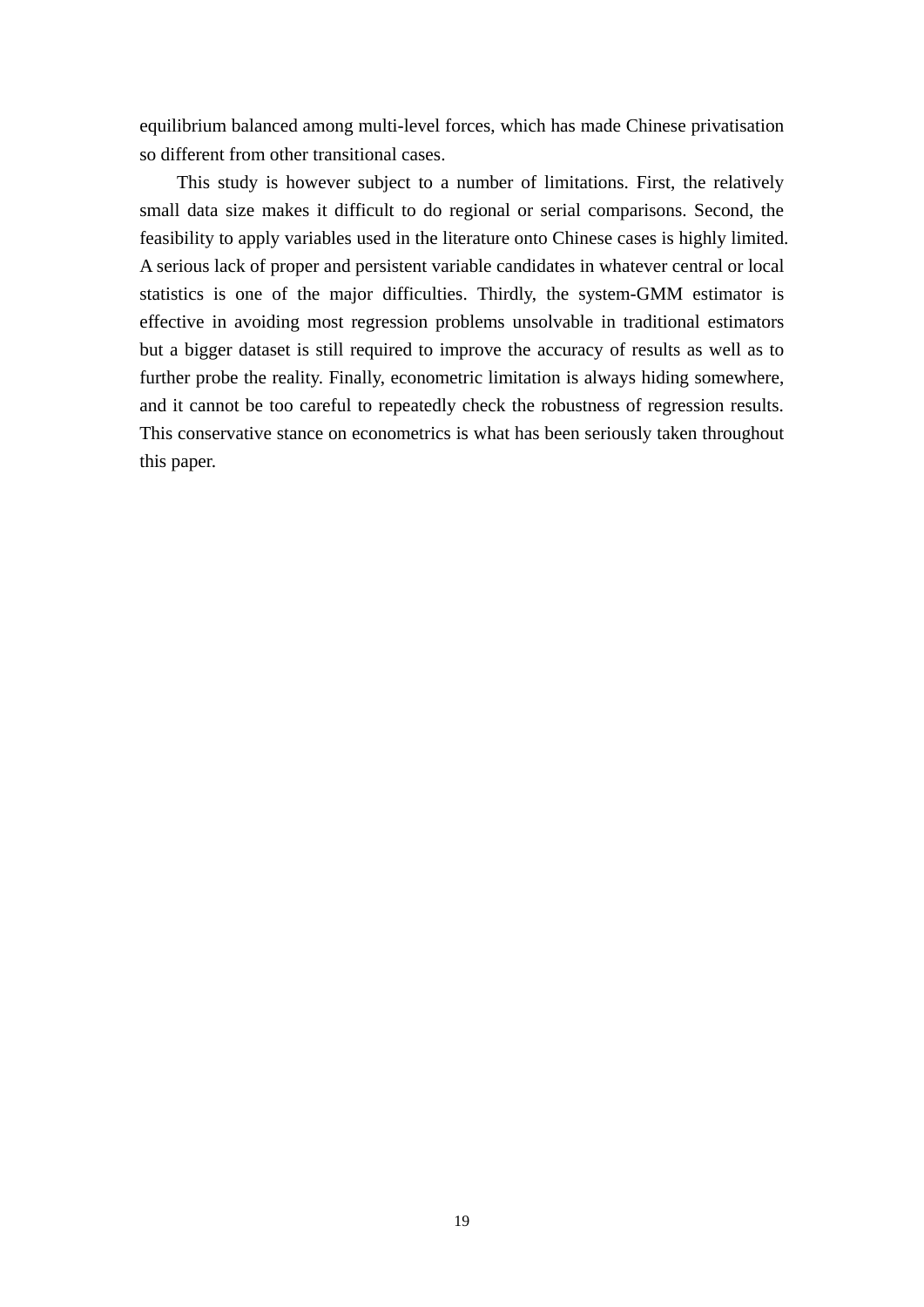*Table 1*  Variable definitions and summary statistics

| <b>Variables</b>        | <b>Definition</b>                                                                                                                                                                            |  |  |  |  |  |
|-------------------------|----------------------------------------------------------------------------------------------------------------------------------------------------------------------------------------------|--|--|--|--|--|
| <b>SoeUnitX</b>         | Index of the number of SOE units with independent accounting system in<br>each province                                                                                                      |  |  |  |  |  |
| <b>SoeEmploymentX</b>   | Index of the number of employees in SOEs with independent accounting<br>system in each province                                                                                              |  |  |  |  |  |
| GdpX                    | Index of the total amount of regional GDP among all provinces                                                                                                                                |  |  |  |  |  |
| PopulationX             | Index of the regional population among all provinces                                                                                                                                         |  |  |  |  |  |
| Literacy%               | Share of the population of literacy to the total, over 15 years old, in a<br>province                                                                                                        |  |  |  |  |  |
| Industrialisation%      | Rate of the output by industrial sector to the total GDP in a province                                                                                                                       |  |  |  |  |  |
| <b>IncomePercapitaX</b> | Index of the disposable income per capita among all provinces                                                                                                                                |  |  |  |  |  |
| LabourProductivityX     | Index of the labour productivity (i.e. SOEs' value-added per worker) in each<br>provinces                                                                                                    |  |  |  |  |  |
| AveEmployeeX            | Index of the average number of SOE employees in each province                                                                                                                                |  |  |  |  |  |
| AssetContribution%      | Rate of the asset contribution (i.e. the total amount of capital to that of<br>profits, tax and interests) in provinces                                                                      |  |  |  |  |  |
| NonSoeOutput%           | The rest share of SOE industrial output in provinces                                                                                                                                         |  |  |  |  |  |
| LiabilityAsset%         | Ratio of the total amount of SOE liabilities to total assets in provinces                                                                                                                    |  |  |  |  |  |
| LegalInfrastructureX    | Arithmetic mean of patent (i.e. three kinds of patents granted by local<br>governments) and technical market (i.e. the business volume in local<br>technical markets) index in all provinces |  |  |  |  |  |
| IndustrialLoan%         | Share of the industrial loans to total loans granted by local financial<br>institutes in provinces                                                                                           |  |  |  |  |  |
| PoeEmployment%          | Share of POE employment to total employment in both urban and rural<br>areas in provinces                                                                                                    |  |  |  |  |  |
| SelfFunding%            | Share of the self-funding part in total investment of capital construction in<br>provinces                                                                                                   |  |  |  |  |  |

| Variables                  | Code            | Obs | <b>Mean</b> | S.D.  | Min      | <b>Max</b> |                 |          |        | Var.SkewnessKurtosis |  |
|----------------------------|-----------------|-----|-------------|-------|----------|------------|-----------------|----------|--------|----------------------|--|
|                            |                 |     |             |       |          |            |                 |          |        |                      |  |
| <i>SoeUnitX</i>            | dv1             | 450 | 0.573       | 0.275 | 0.126    | 1.000      | 0.075           | 0.149    | 1.627  |                      |  |
| <i>SoeEmploymentX</i>      | dv2             | 450 | 0.663       | 0.231 | 0.262    | 1.000      | 0.053           | 0.078    | 1.638  |                      |  |
| GdpX                       | $\text{con}1$   | 450 | 0.129       | 0.145 | 0.000    | 1.000      | 0.021           | 2.612    | 11.841 |                      |  |
| PopulationX                | con2            | 450 | 0.341       | 0.244 | 0.000    | 1.000      | 0.060           | 0.691    | 2.843  |                      |  |
| Literacy%                  | $\cos 3$        | 450 | 0.863       | 0.098 | 0.313    | 0.969      | 0.010           | $-2.350$ | 10.437 |                      |  |
| Industrialisation%         | $\mathrm{con}4$ | 450 | 0.367       | 0.099 | 0.061    | 0.565      | 0.010           | $-0.922$ | 4.087  |                      |  |
| <i>IncomePercapitaX</i>    | $\cos 5$        | 450 | 0.220       | 0.166 | 0.000    | 1.000      | 0.028           | 1.453    | 5.669  |                      |  |
| <i>LabourProductivityX</i> | h1              | 450 | 0.350       | 0.306 | 0.033    | 1.000      | 0.093           | 0.963    | 2.556  |                      |  |
| AveEmployeeX               | h2              | 450 | 0.678       | 0.183 | 0.251    | 1.000      | 0.034           | 0.223    | 2.219  |                      |  |
| AssetContribution%         | h3              | 450 | 0.098       | 0.062 | $-0.013$ | 0.611      | 0.004           | 3.217    | 20.124 |                      |  |
| $NonSoeOutput\%$           | h4              | 450 | 0.444       | 0.202 | 0.101    | 0.886      | 0.041           | 0.353    | 2.131  |                      |  |
| LiabilityAsset%            | h5              | 450 | 0.600       | 0.091 | 0.191    | 0.840      | 0.008           | $-1.994$ | 8.563  |                      |  |
| LegalInfrastructureX       | h6              | 450 | 0.048       | 0.086 | 0.000    | 0.643      | 0.007           | 3.754    | 19.423 |                      |  |
| IndustrialLoan%            | h7              | 429 | 0.178       | 0.064 | 0.029    | 0.374      | 0.004           | 0.227    | 2.612  |                      |  |
| PoeEmployment%             | h8              | 450 | 0.062       | 0.078 | 0.001    | 0.572      | 0.006           | 3.573    | 19.301 |                      |  |
| SelfFunding%               | h9              | 450 | 0.479       | 0.123 | 0.085    | 0.839      | 0.015           | 0.236    | 3.018  |                      |  |
| dv1                        |                 | dv2 | con1        | con2  | con3     |            | $\mathrm{con}4$ | con5     | h1     |                      |  |

|      | ---    | ---    | ----- | ----- | ----- | ----- |  |
|------|--------|--------|-------|-------|-------|-------|--|
|      |        |        |       |       |       |       |  |
| dv1  | 1.000  |        |       |       |       |       |  |
| dv2  | 0.922  | 1.000  |       |       |       |       |  |
| con1 | -0.474 | -0.474 | 1.000 |       |       |       |  |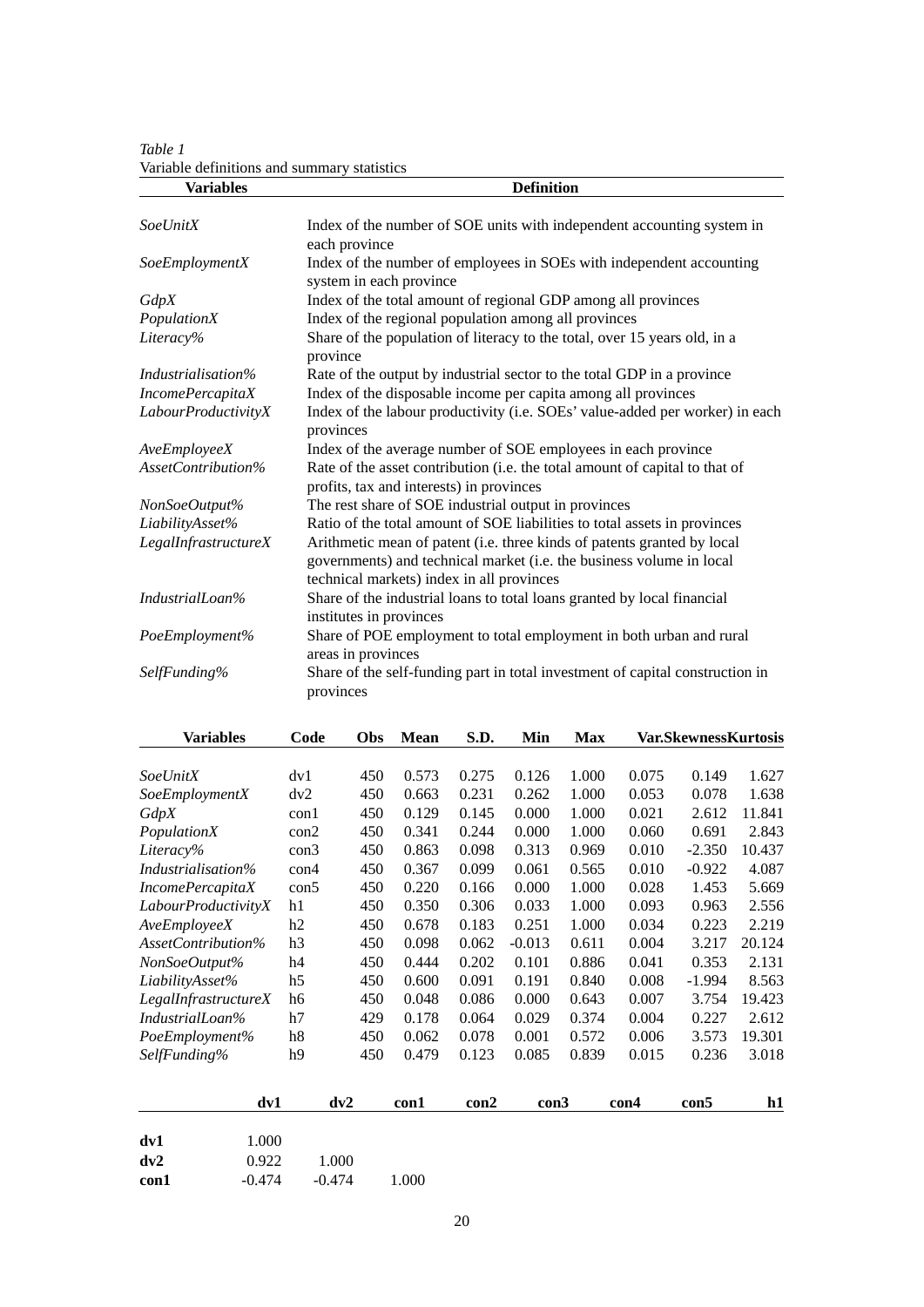| con2           | $-0.141$ | $-0.061$ | 0.585    | 1.000          |          |               |          |          |
|----------------|----------|----------|----------|----------------|----------|---------------|----------|----------|
| con3           | $-0.328$ | $-0.371$ | 0.342    | 0.247          | 1.000    |               |          |          |
| con4           | $-0.326$ | $-0.313$ | 0.531    | 0.380          | 0.561    | 1.000         |          |          |
| con5           | $-0.650$ | $-0.738$ | 0.693    | 0.068          | 0.294    | 0.355         | 1.000    |          |
| h1             | $-0.773$ | $-0.784$ | 0.543    | 0.052          | 0.175    | 0.238         | 0.814    | 1.000    |
| h2             | $-0.686$ | $-0.544$ | 0.524    | 0.335          | 0.331    | 0.375         | 0.505    | 0.575    |
| h3             | $-0.264$ | $-0.257$ | 0.227    | 0.120          | 0.146    | 0.279         | 0.246    | 0.353    |
| h4             | $-0.227$ | $-0.286$ | 0.670    | 0.430          | 0.308    | 0.465         | 0.570    | 0.318    |
| h <sub>5</sub> | 0.152    | 0.206    | $-0.081$ | 0.237          | 0.316    | 0.207         | $-0.365$ | $-0.295$ |
| h6             | $-0.356$ | $-0.409$ | 0.853    | 0.324          | 0.305    | 0.383         | 0.755    | 0.449    |
| h7             | 0.639    | 0.694    | $-0.260$ | $-0.019$       | $-0.033$ | 0.105         | $-0.580$ | $-0.672$ |
| h8             | $-0.397$ | $-0.515$ | 0.431    | $-0.122$       | 0.312    | 0.327         | 0.768    | 0.478    |
|                |          |          |          |                |          |               |          |          |
| h9             | $-0.498$ | $-0.478$ | 0.538    | 0.357          | 0.454    | 0.515         | 0.449    | 0.511    |
|                | h2       | h3       | h4       | h <sub>5</sub> | h6       | $\mathbf{h}7$ | h8       | h9       |
| h2             | 1.000    |          |          |                |          |               |          |          |
| h3             | 0.237    | 1.000    |          |                |          |               |          |          |
| h4             | 0.469    | 0.046    | 1.000    |                |          |               |          |          |
| h <sub>5</sub> | 0.090    | $-0.080$ | $-0.060$ | 1.000          |          |               |          |          |
| h6             | 0.339    | 0.152    | 0.548    | $-0.222$       | 1.000    |               |          |          |
| h7             | $-0.331$ | $-0.157$ | $-0.191$ | 0.425          | $-0.225$ | 1.000         |          |          |
| h8             | 0.236    | 0.132    | 0.381    | $-0.305$       | 0.634    | $-0.334$      | 1.000    |          |

*Source: China Statistical Yearbook* 1995-2009, provincial statistical yearbooks 1995-2009, *The Third Industrial Census 1995*, and *The First Economic Census 2004*.

*Note:* 

All data periods are between 1994 and 2008.

Chongqing's data are included in Sichuan's, so the cross-section number is 30, instead of 31.

Names of variables are all followed by -X or -%, while X means it is an index variable and % means it is a percentage variable.

Code dv1 denotes the first dependent variable; con1 denotes the first control variable; h1a and h1b denote the two variables in hypothesis 1; etc.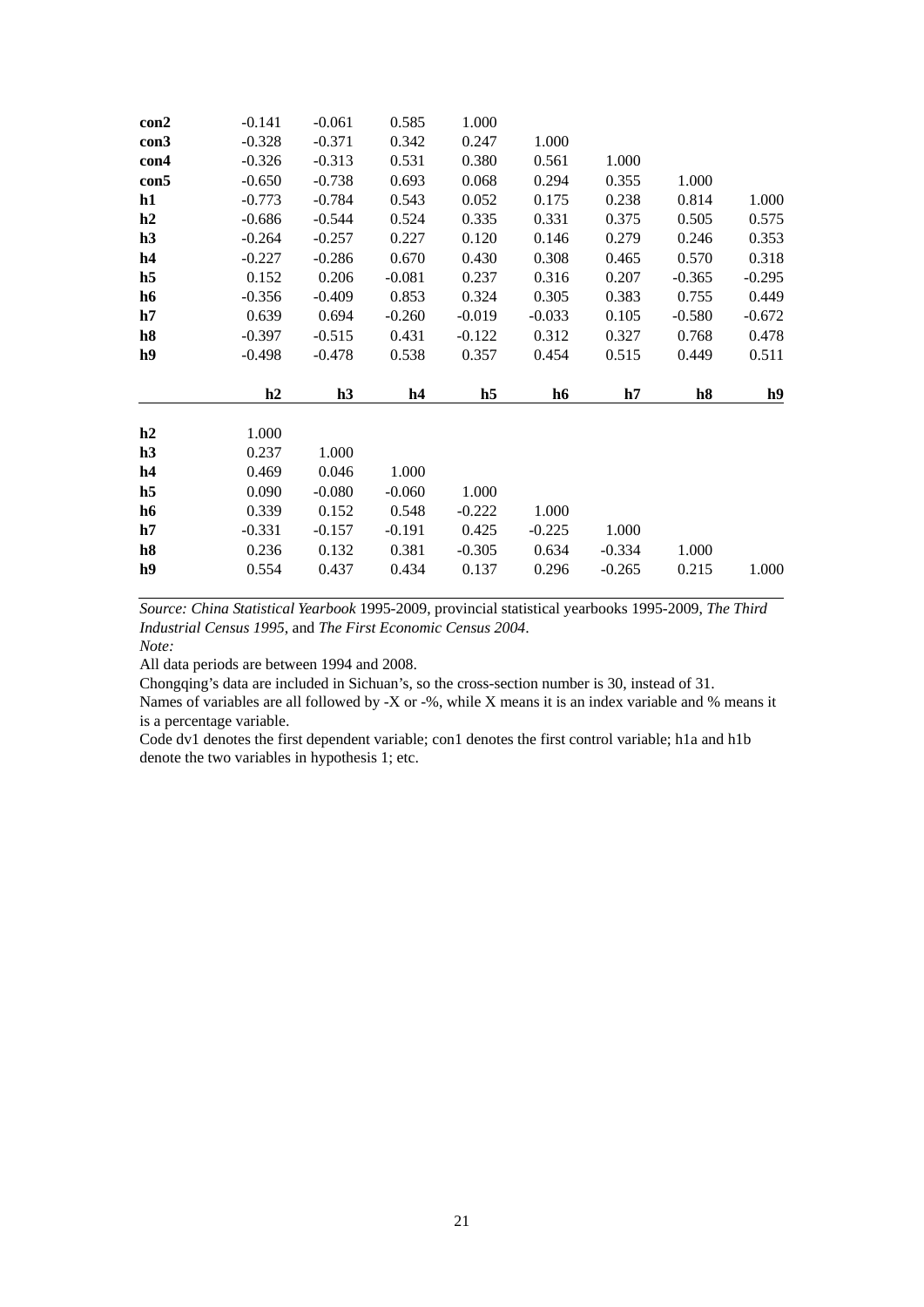| Determinants of Cliniese privatisation in state-owned enterprises (1994-2006) |                          |                           | Difference-GMM                |                               |                               | <b>System-GMM</b>             |                               |                               |
|-------------------------------------------------------------------------------|--------------------------|---------------------------|-------------------------------|-------------------------------|-------------------------------|-------------------------------|-------------------------------|-------------------------------|
|                                                                               | Pooled-OLS               | <b>WG</b>                 | 5 lags<br>robust<br>collapsed | 2 lags<br>robust<br>collapsed | 3 lags<br>robust<br>collapsed | 3 lags<br>robust<br>collapsed | 3 lags<br>robust<br>collapsed | 3 lags<br>robust<br>collapsed |
|                                                                               | (1)                      | (2)                       | (3)                           | (4)                           | (5)                           | (6)                           | (7)                           | (8)                           |
| SoeUnitX.lag(1)                                                               | $0.674***$<br>20.920     | $0.440***$<br>12.310      | $0.364**$<br>2.470            | $0.591*$<br>1.680             | $0.572**$<br>2.190            | $0.589**$<br>2.230            | $0.873***$<br>2.700           | $0.659***$<br>2.750           |
| Micro-level                                                                   |                          |                           |                               |                               |                               |                               |                               |                               |
| LabourProductivityX                                                           | $-0.084#$<br>$-1.580$    | $-0.190***$<br>$-3.030$   | $-0.125$<br>$-0.360$          | $-0.065$<br>$-0.260$          | $-0.030$<br>$-0.200$          | $-0.029$<br>$-0.180$          |                               |                               |
| AveEmployeeX                                                                  | $-0.222$ ***<br>$-7.370$ | $-0.407$ ***<br>$-10.300$ | $-0.501$ ***<br>$-2.640$      | $-0.016$<br>$-0.060$          | $-0.097$<br>$-0.490$          | $-0.087$<br>$-0.440$          |                               |                               |
| AssetContribution%                                                            | $-0.026$<br>$-0.370$     | $-0.146#$<br>$-1.440$     | $-0.321$<br>$-1.310$          | 0.156<br>0.590                | 0.147<br>0.650                | $-0.065$<br>$-0.250$          |                               |                               |
| Macro-level                                                                   |                          |                           |                               |                               |                               |                               |                               |                               |
| NonSoeOutput%                                                                 | 0.010<br>0.340           | $-0.150**$<br>$-2.500$    | $-0.552*$<br>$-1.640$         | $-0.232$<br>$-0.640$          | $-0.188#$<br>$-1.520$         |                               | $-0.430*$<br>$-1.700$         |                               |
| LiabilityAsset%                                                               | $0.130***$<br>2.630      | 0.032<br>0.460            | $-0.497#$<br>$-1.620$         | $-0.151$<br>$-0.700$          | $-0.170$<br>$-1.020$          |                               | $-0.333$<br>$-0.760$          |                               |
| LegalInfrastructureX                                                          | $-0.274**$<br>$-2.040$   | $-0.058$<br>$-0.360$      | 0.190<br>0.460                | $-0.582$<br>$-1.220$          | $-0.395$<br>$-1.350$          |                               | $-0.582$<br>$-1.280$          |                               |
| <b>Politico-economical level</b>                                              |                          |                           |                               |                               |                               |                               |                               |                               |
| IndustrialLoan%                                                               | $-0.155#$<br>$-1.560$    | 0.176<br>1.440            | $-0.050$<br>$-0.080$          | $-0.191$<br>$-0.490$          | $-0.160$<br>$-0.570$          |                               |                               | $-0.136$<br>$-0.270$          |
| PoeEmployment%                                                                | $-0.129*$<br>$-1.710$    | $-0.023$<br>$-0.190$      | $-0.027$<br>$-0.040$          | $-0.416#$<br>$-1.510$         | $-0.470***$<br>$-3.570$       |                               |                               | $-0.496**$<br>$-2.280$        |
| SelfFunding%                                                                  | 0.005<br>0.110           | $0.086*$<br>1.860         | 0.225<br>1.410                | $-0.055$<br>$-0.300$          | $-0.046$<br>$-0.300$          |                               |                               | $-0.062$<br>$-0.240$          |
| <b>Controls</b>                                                               |                          |                           |                               |                               |                               |                               |                               |                               |

#### *Table 2* Determinants of Chinese privatisation in state-owned enterprises (1994-2008)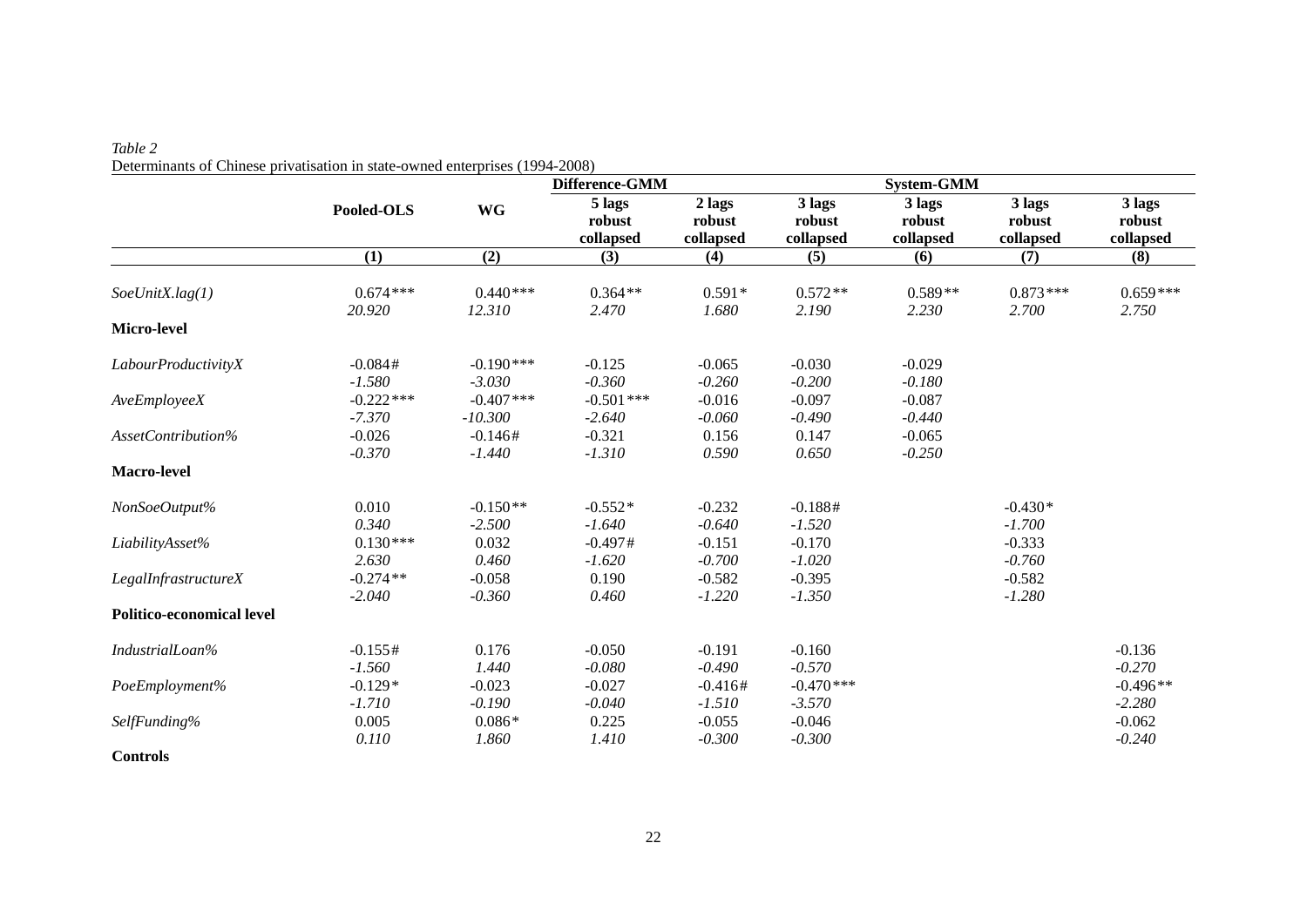| GdpX                     | 0.124#     | 0.044      | 0.080       | 0.309#   | 0.238#     | $0.211*$ | 0.490#    | 0.195#    |
|--------------------------|------------|------------|-------------|----------|------------|----------|-----------|-----------|
|                          | 1.640      | 0.550      | 0.360       | 1.470    | 1.450      | 1.770    | 1.560     | 1.630     |
| PopulationX              | $-0.026$   | $-0.115$   | $-0.619$    | 0.019    | $-0.023$   | $-0.097$ | 0.032     | $-0.136*$ |
|                          | $-1.260$   | $-0.530$   | $-0.400$    | 0.150    | $-0.220$   | $-1.050$ | 0.220     | $-1.810$  |
| Literacy%                | $-0.080#$  | $-0.181#$  | $-1.131***$ | 0.431    | 0.138      | $-0.204$ | 1.686#    | 0.544     |
|                          | $-1.630$   | $-1.530$   | $-2.810$    | 0.900    | 0.410      | $-0.580$ | 1.590     | 1.010     |
| Industrialisation%       | $-0.002$   | $0.211*$   | 0.704       | $-0.560$ | $-0.182$   | $-0.185$ | $-0.869#$ | $-0.586$  |
|                          | $-0.030$   | 1.680      | 0.960       | $-1.140$ | $-0.820$   | $-0.710$ | $-1.460$  | $-1.370$  |
| <b>IncomePercapitaX</b>  | $0.308***$ | $-0.084$   | $-0.716$    | 0.801    | $0.683***$ | $-0.043$ | 0.147     | $0.366**$ |
|                          | 3.430      | $-0.590$   | $-1.090$    | 1.210    | 2.630      | $-0.690$ | 0.390     | 2.310     |
| <b>YearDummies</b>       | omitted    | omitted    | omitted     | omitted  | omitted    | omitted  | omitted   | omitted   |
| Constant                 | $0.241***$ | $0.934***$ |             | $-0.123$ | 0.090      | 0.471#   | $-0.854$  | $-0.287$  |
|                          | 2.890      | 6.610      |             | $-0.230$ | 0.290      | 1.550    | $-1.310$  | $-0.960$  |
| <b>Observations</b>      | 401        | 401        | 371         | 401      | 401        | 420      | 420       | 401       |
| Instruments              |            |            | 55          | 43       | 57         | 37       | 37        | 37        |
| R-square                 | 0.956      | 0.966      |             |          |            |          |           |           |
| AR(1)                    |            |            | 0.026       | 0.066    | 0.018      | 0.023    | 0.042     | 0.003     |
| AR(2)                    |            | -          | 0.621       | 0.921    | 0.482      | 0.679    | 0.441     | 0.372     |
| Sargan                   |            | Ξ.         | 0.237       | 0.207    | 0.323      | 0.249    | 0.824     | 0.260     |
| Hansen                   |            |            | 1.000       | 1.000    | 1.000      | 0.656    | 0.990     | 0.983     |
| Difference-Sargan/Hansen |            |            |             |          |            |          |           |           |
| Excluding group          |            |            |             |          | 1.000      | 0.885    | 0.689     | 0.567     |
| Exogenous null           |            |            |             | 1.000    | 1.000      | 0.380    | 0.997     | 0.998     |

*Note:* 

Dependent variable: *SoeUnitX*.

#, \*, \*\*, \*\*\* denote significance level in 15%, 10%, 5%, 1%, respectively.

Robust z-values for difference- and system-GMM coefficients and t-values for pooled-OLS and WG are in the italic.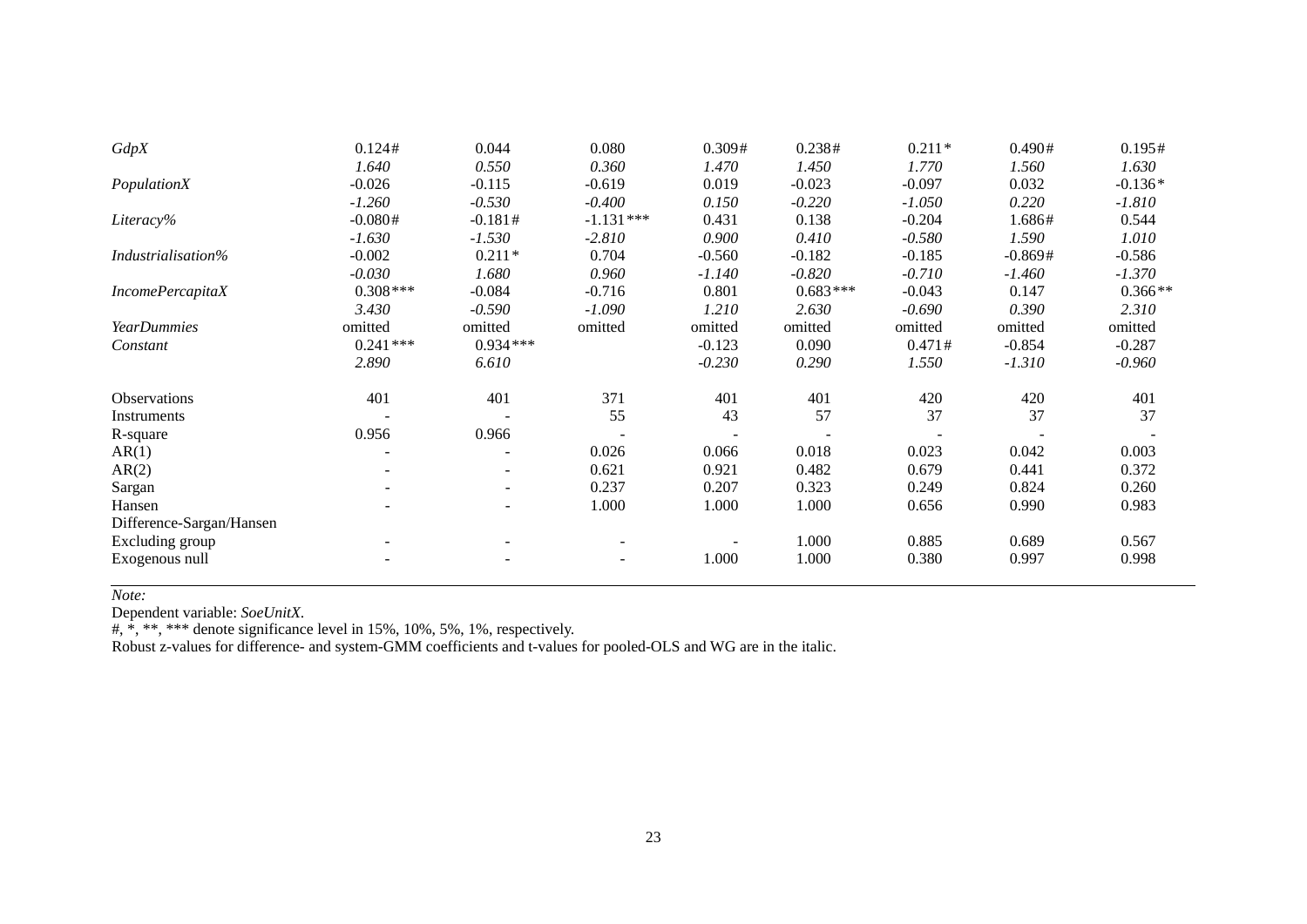| $\sim$ community of children privational in state of fitted employees (1999). | Pooled-OLS             |                          |                               |                               |                               | Difference-<br><b>GMM</b>     |                               |                                             | <b>System-GMM</b> |  |  |
|-------------------------------------------------------------------------------|------------------------|--------------------------|-------------------------------|-------------------------------|-------------------------------|-------------------------------|-------------------------------|---------------------------------------------|-------------------|--|--|
|                                                                               |                        | <b>WG</b>                | 3 lags<br>robust<br>collapsed | 2 lags<br>robust<br>collapsed | 3 lags<br>robust<br>collapsed | 3 lags<br>robust<br>collapsed | 2 lags<br>robust<br>collapsed | 3 lags<br><b>Robust</b><br><b>Collapsed</b> |                   |  |  |
|                                                                               | (11)                   | (12)                     | (13)                          | (14)                          | (15)                          | (16)                          | (17)                          | (18)                                        |                   |  |  |
| SoeEmploymentX.lag(1)                                                         | $0.853***$<br>31.480   | $0.756***$<br>23.060     | $0.868*$<br>1.860             | $0.847***$<br>10.480          | $0.877$ ***<br>12.600         | $0.854***$<br>12.090          | $0.914***$<br>6.550           | $0.900$ ***<br>12.050                       |                   |  |  |
| Micro-level                                                                   |                        |                          |                               |                               |                               |                               |                               |                                             |                   |  |  |
| LabourProductivityX                                                           | $-0.075**$<br>$-2.010$ | $-0.140$ ***<br>$-2.820$ | 0.093<br>0.270                | $-0.241*$<br>$-1.640$         | $-0.261**$<br>$-2.080$        | $-0.278$<br>$-1.360$          |                               |                                             |                   |  |  |
| AveEmployeeX                                                                  | $-0.042**$<br>$-2.330$ | 0.009<br>0.320           | 0.038<br>0.190                | $-0.056$<br>$-1.110$          | $-0.069$<br>$-1.180$          | $-0.109$ ***<br>$-2.750$      |                               |                                             |                   |  |  |
| AssetContribution%                                                            | 0.001<br>0.020         | 0.049<br>0.620           | $-0.190$<br>$-0.600$          | 0.215<br>1.000                | 0.120<br>0.760                | $-0.178$<br>$-0.700$          |                               |                                             |                   |  |  |
| Macro-level                                                                   |                        |                          |                               |                               |                               |                               |                               |                                             |                   |  |  |
| NonSoeOutput%                                                                 | $-0.033#$<br>$-1.580$  | $-0.114**$<br>$-2.440$   | $-0.893**$<br>$-2.280$        | $-0.097$<br>$-1.170$          | $-0.136**$<br>$-2.060$        |                               | $-0.582$ ***<br>$-2.620$      |                                             |                   |  |  |
| LiabilityAsset%                                                               | 0.002<br>0.060         | $-0.009$<br>$-0.170$     | $-0.290$<br>$-0.620$          | $-0.193$<br>$-1.300$          | $-0.201#$<br>$-1.590$         |                               | $-0.256#$<br>$-1.520$         |                                             |                   |  |  |
| LegalInfrastructureX                                                          | $-0.005$<br>$-0.050$   | 0.099<br>0.790           | $-0.555$<br>$-0.990$          | 0.005<br>0.020                | $-0.463$<br>$-1.350$          |                               | $-0.426$<br>$-1.320$          |                                             |                   |  |  |
| <b>Politico-economical level</b>                                              |                        |                          |                               |                               |                               |                               |                               |                                             |                   |  |  |
| IndustrialLoan%                                                               | $-0.113#$<br>$-1.640$  | $-0.012$<br>$-0.120$     | 0.313<br>0.620                | $-0.072$<br>$-0.400$          | $-0.034$<br>$-0.200$          |                               |                               | 0.099<br>0.680                              |                   |  |  |
| PoeEmployment%                                                                | $-0.048$<br>$-0.920$   | $-0.086$<br>$-0.900$     | 0.465<br>0.440                | $-0.094$<br>$-0.890$          | 0.020<br>0.100                |                               |                               | 0.164<br>1.400                              |                   |  |  |

#### *Table 3*  Determinants of Chinese privatisation in state-owned employees (1994-2008)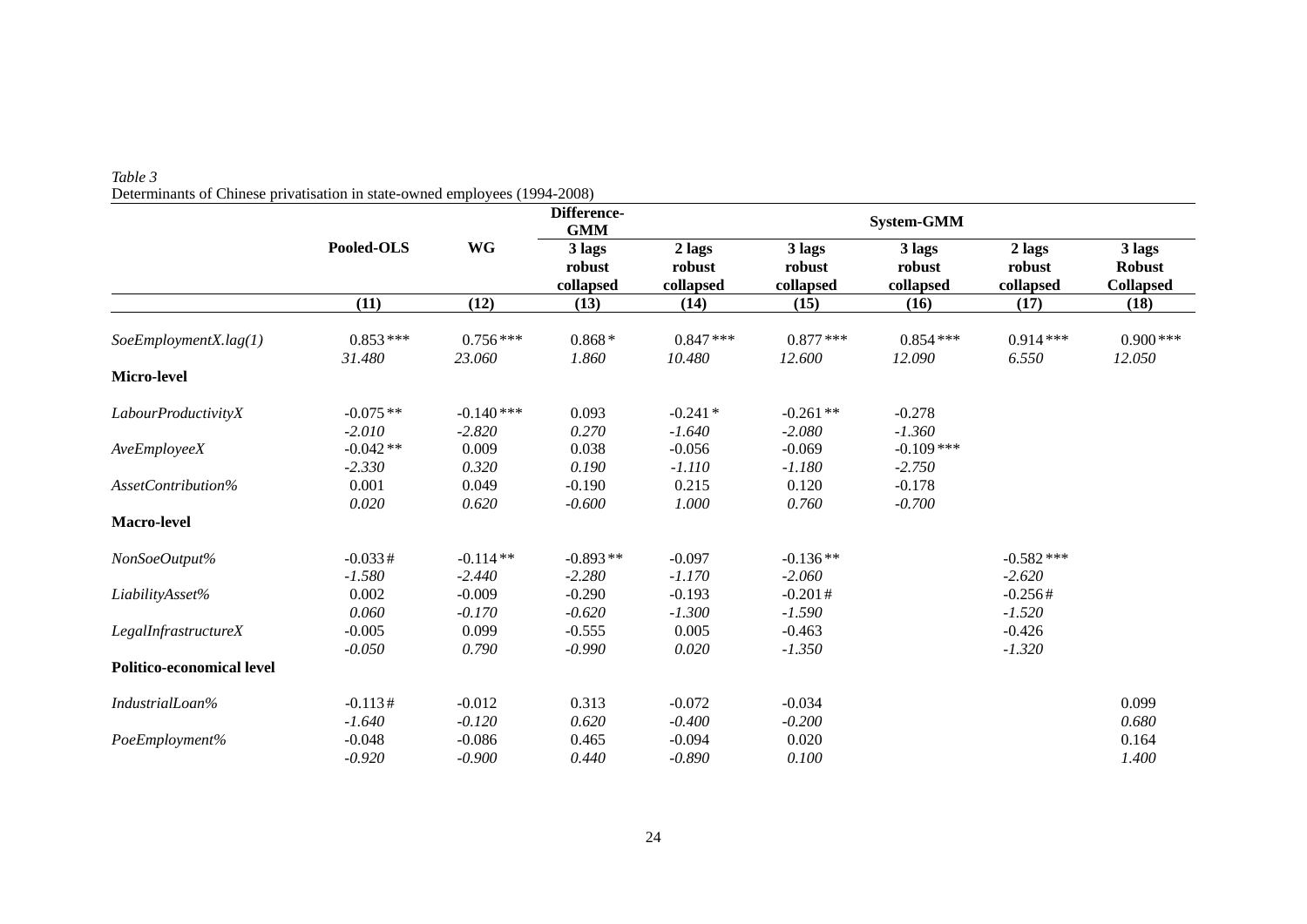| SelfFunding%             | 0.001        | $-0.012$  | $-0.026$   | $-0.053$ | $-0.081$  |           |          | 0.008     |
|--------------------------|--------------|-----------|------------|----------|-----------|-----------|----------|-----------|
|                          | 0.040        | $-0.330$  | $-0.100$   | $-0.520$ | $-1.140$  |           |          | 0.110     |
| <b>Controls</b>          |              |           |            |          |           |           |          |           |
| GdpX                     | 0.033        | $-0.062$  | 0.371      | 0.084    | $0.335**$ | 0.120     | $0.190*$ | $-0.029$  |
|                          | 0.630        | $-0.980$  | 1.020      | 1.200    | 2.270     | 1.410     | 1.860    | $-0.420$  |
| PopulationX              | 0.004        | $-0.072$  | $-1.961$   | 0.022    | 0.014     | $-0.039$  | $0.213*$ | $0.053*$  |
|                          | 0.260        | $-0.430$  | $-1.010$   | 0.380    | 0.160     | $-0.630$  | 1.670    | 1.710     |
| Literacy%                | $-0.129$ *** | $-0.166*$ | $-0.943**$ | 0.082    | $-0.017$  | $-0.230$  | 0.407    | $-0.371*$ |
|                          | $-3.740$     | $-1.800$  | $-2.130$   | 0.360    | $-0.080$  | $-1.100$  | 0.910    | $-1.740$  |
| Industrialisation%       | $0.064*$     | $0.186*$  | $-0.577$   | $-0.095$ | 0.012     | 0.049     | 0.020    | 0.070     |
|                          | 1.700        | 1.880     | $-0.940$   | $-0.450$ | 0.050     | 0.300     | 0.060    | 0.390     |
| <b>IncomePercapitaX</b>  | 0.022        | 0.108     | $-0.086$   | 0.023    | 0.123     | $-0.115*$ | 0.456#   | $-0.107$  |
|                          | 0.350        | 0.970     | $-0.100$   | 0.090    | 0.420     | $-1.910$  | 1.450    | $-0.940$  |
| <b>YearDummies</b>       | omitted      | omitted   | omitted    | omitted  | omitted   | omitted   | omitted  | omitted   |
| Constant                 | $0.288***$   | 0.406     |            | $0.476*$ | $0.516**$ | $0.690**$ | $-0.161$ | $0.381**$ |
|                          | 4.590        | 3.750     |            | 1.730    | 2.010     | 1.970     | $-0.550$ | 2.470     |
| Observations             | 401          | 401       | 371        | 401      | 401       | 420       | 420      | 401       |
| Instruments              |              |           | 39         | 43       | 49        | 33        | 28       | 37        |
| R-square                 | 0.969        | 0.970     |            |          |           |           |          |           |
| AR(1)                    | ۰            |           | 0.061      | 0.002    | 0.008     | 0.014     | 0.009    | 0.024     |
| AR(2)                    |              |           | 0.868      | 0.911    | 0.807     | 0.337     | 0.385    | 0.924     |
| Sargan                   |              |           | 0.980      | 0.012    | 0.101     | 0.309     | 0.568    | 0.028     |
| Hansen                   |              |           | 1.000      | 0.990    | 1.000     | 0.670     | 0.888    | 0.440     |
| Difference-Sargan/Hansen |              |           |            |          |           |           |          |           |
| Excluding group          |              |           |            |          | 1.000     | 0.984     |          | 0.603     |
| Exogenous null           |              |           |            | 0.990    | 0.997     | 0.479     |          | 0.312     |

*Note:* 

Dependent variable: *SoeEmploymentX*.

#, \*, \*\*, \*\*\* denote significance level in 15%, 10%, 5%, 1%, respectively.

Robust z-values for difference- and system-GMM coefficients and t-values for pooled-OLS and WG are in the italic.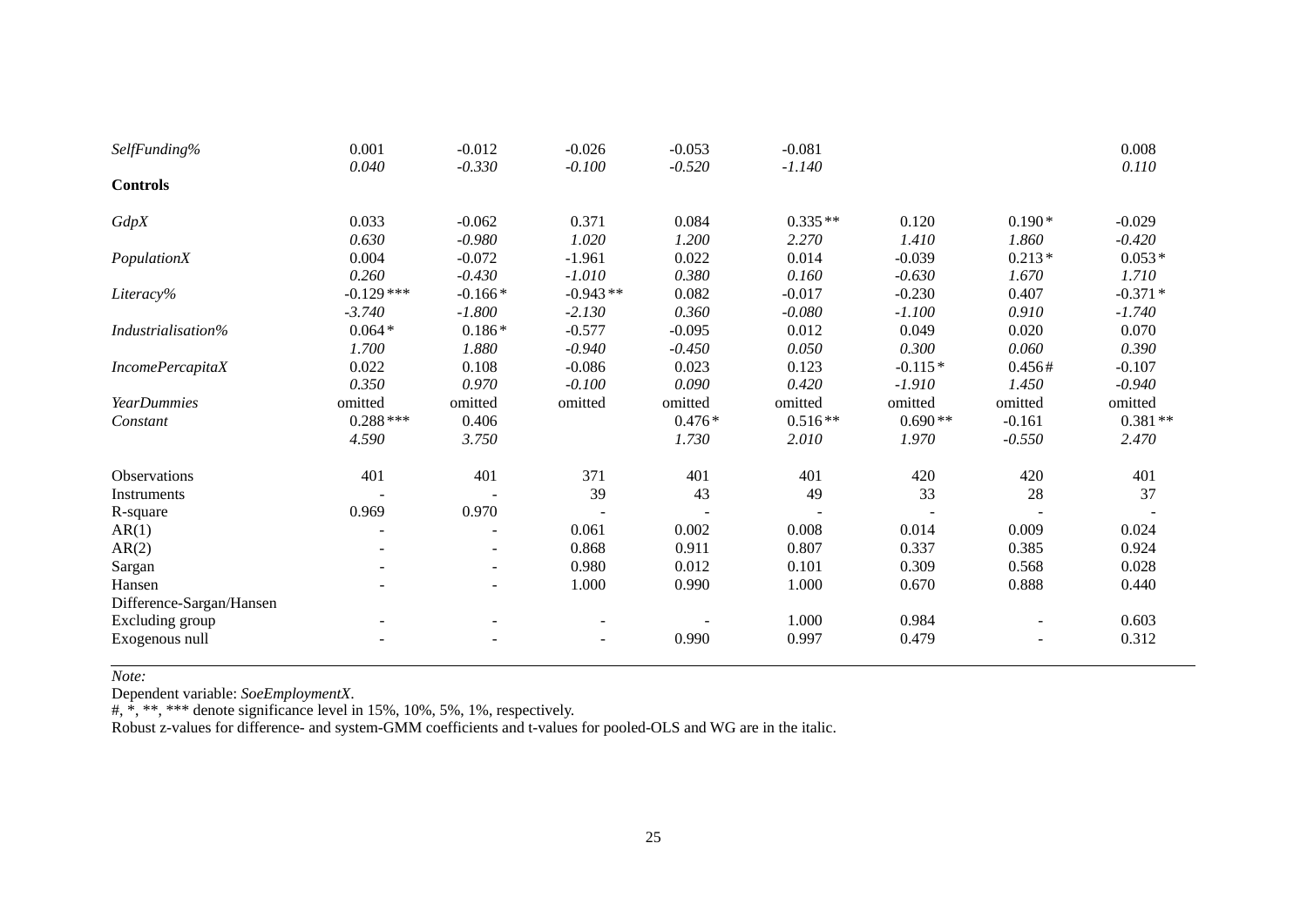

*Figure 1*: Historical changes of state-owned enterprise and employees (1970-2008). *Source*: *China Compendium Statistics 1949-2004* and *China Statistical Yearbooks*, 2006-2009.

*Note*: Definition of the SOE in this figure has no limitation of scale.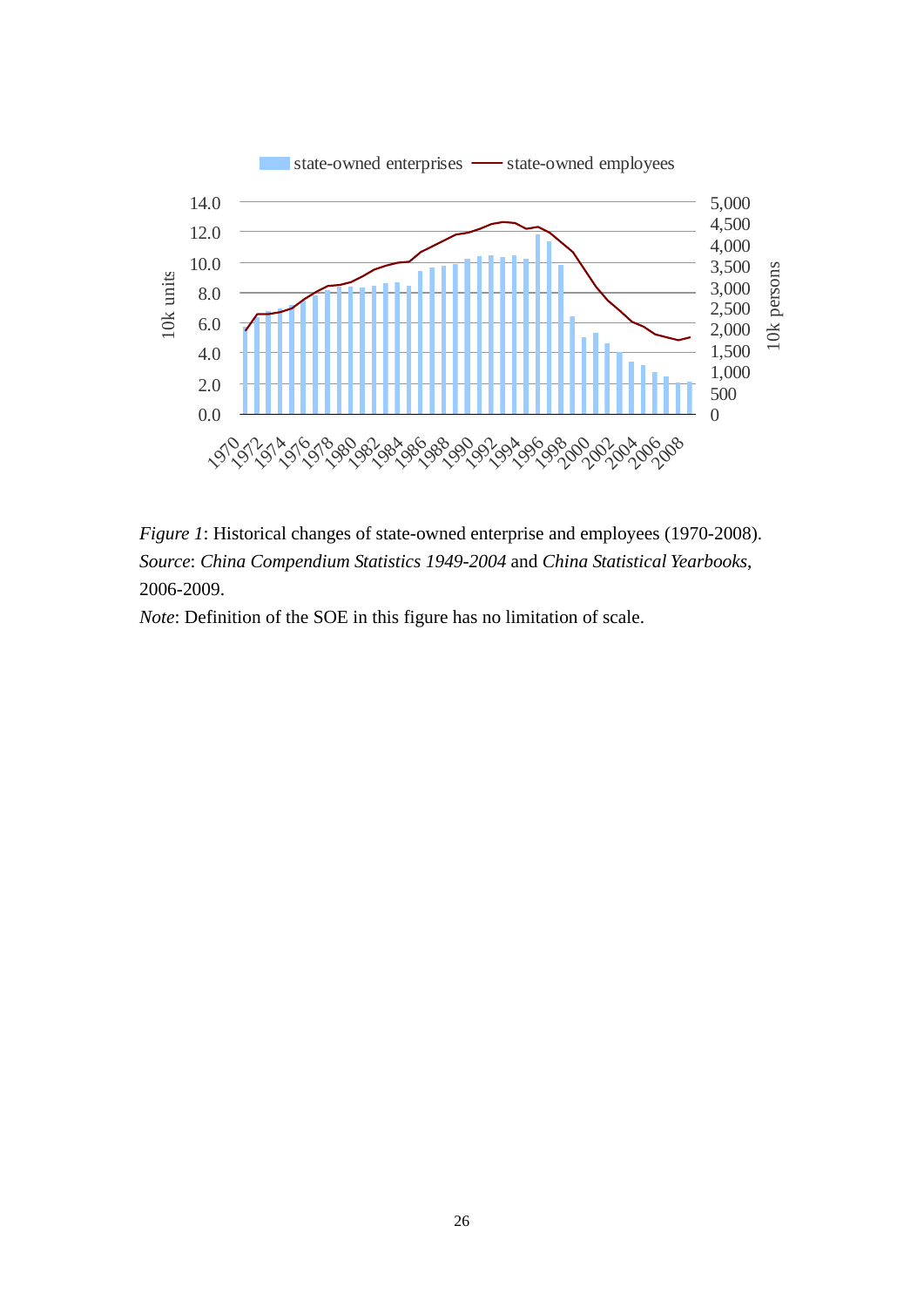

*Figure 2*: Decreases of state-owned enterprises in China (1994-2008). *Source*: *China Statistical Yearbooks* 1995-2009.

*Note*: Sichuan and Chongqing figures are separated drawn by data in 1997-2008 period.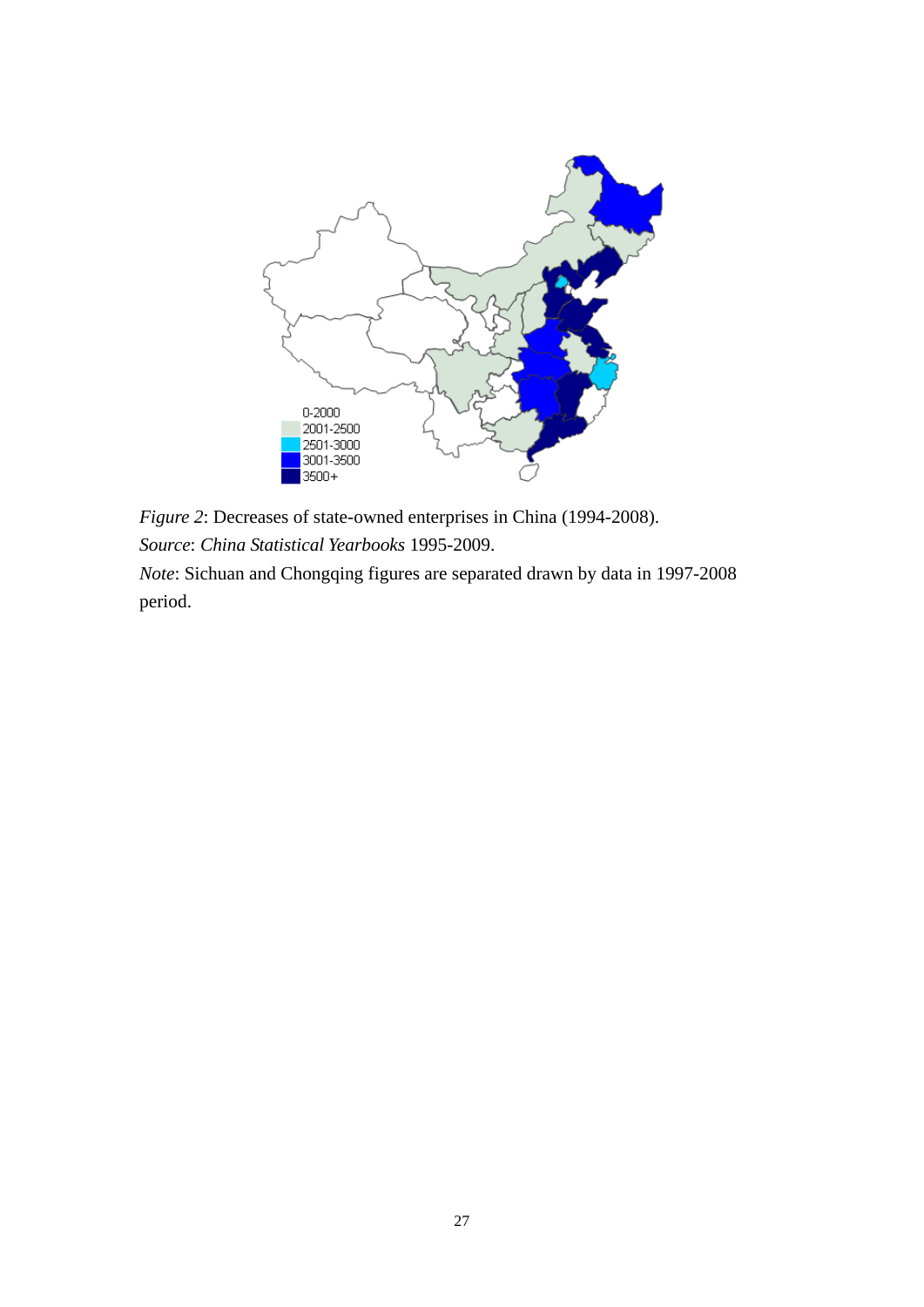

*Figure 3*: Decreases of laid-off state-owned employees (1994-2008) (10k persons). *Source*: *China Statistical Yearbooks* 1995-2009.

*Note*: Sichuan and Chongqing figures are separated drawn by data in 1997-2008 period.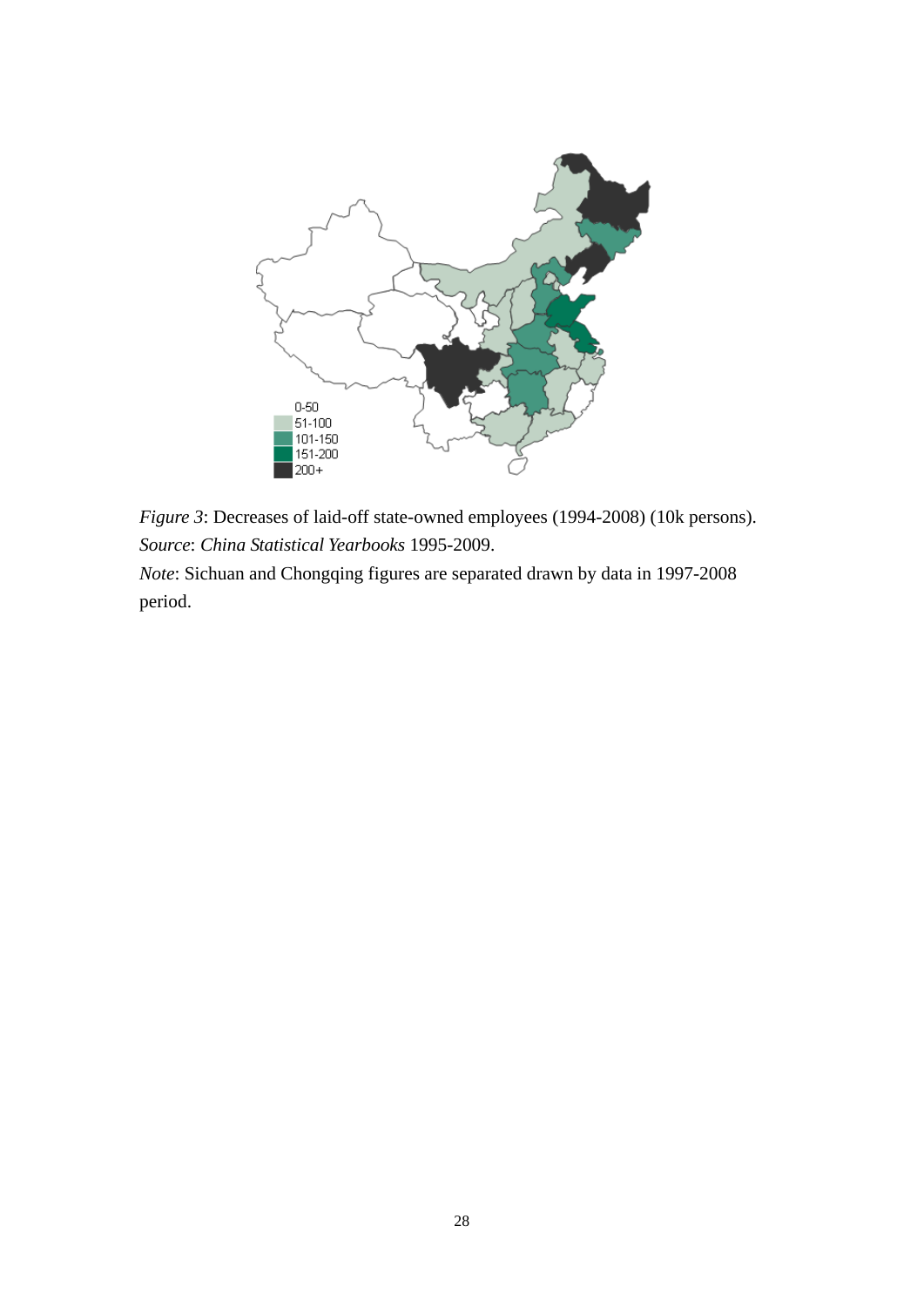

*Figure 4*: Multi-level framework of privatisation analysis.

*Source*: Modified from Ramamurti's (2000) framework by the author.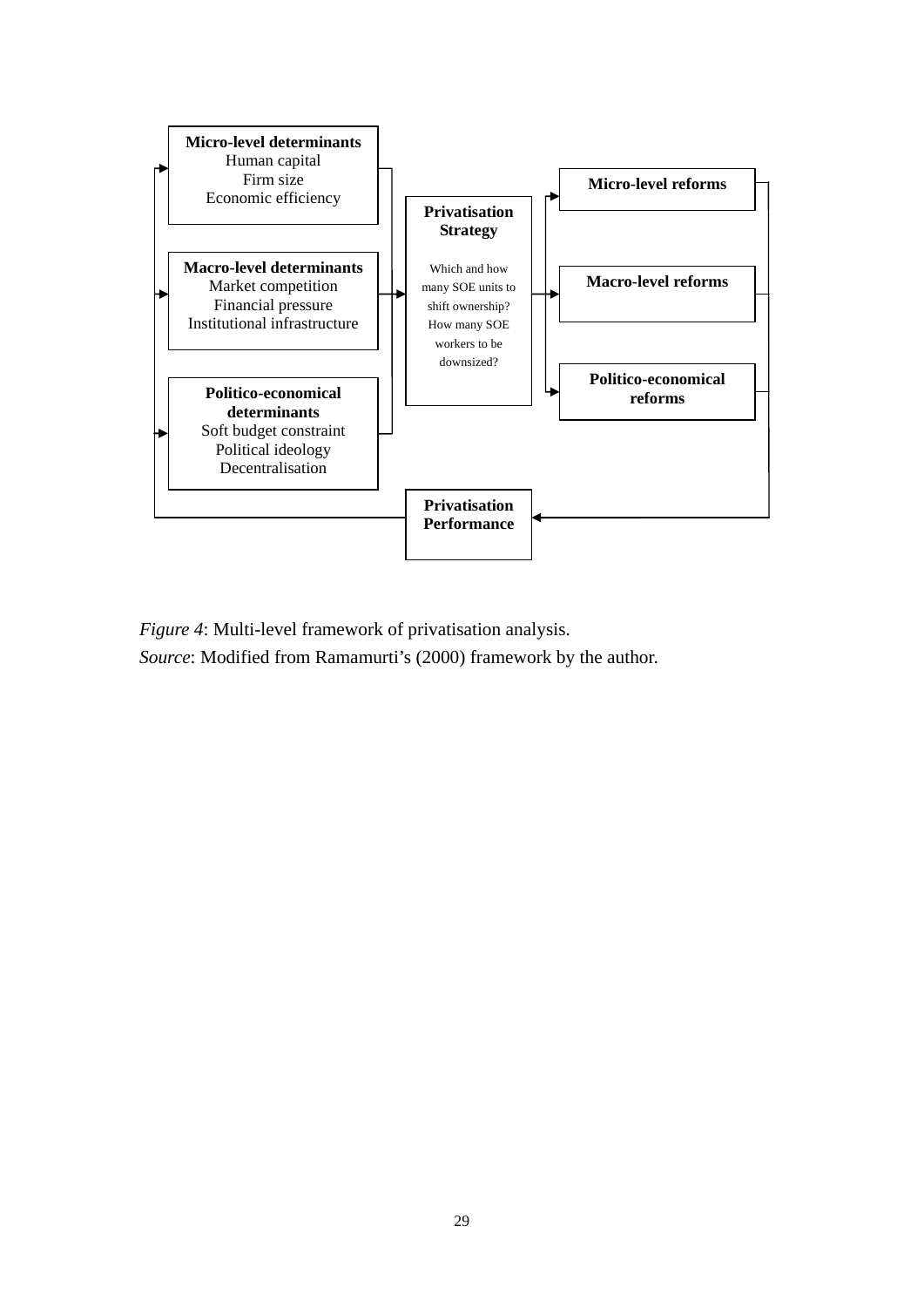## **References**

- **Arellano, M. and Bond, S.** "Some Tests of Specification for Panel Data Monte-Carlo Evidence and an Application to Employment Equations." *Review of Economic Studies*, 1991, *58*(2), pp. 277-97.
- **Arellano, M. and Bover, O.** "Another Look at the Instrumental Variable Estimation of Error-Components Models." *Journal of Econometrics*, 1995, *68*(1), pp. 29-51.
- **Baltagi, B. H.** *A Companion to Econometric Analysis of Panel Data*. Chichester, England: John Wiley & Sons, 2009.
- **Biais, B. and Perotti, E.** "Machiavellian Privatization." *American Economic Review*, 2002, *92*(1), pp. 240-58.
- **Blundell, R. and Bond, S.** "Gmm Estimation with Persistent Panel Data: An Application to Production Functions," *The Eighth International Conference on Panel Data.* Gothenburg University, Gothenburg, Sweden, 1998.
- **Blundell, R.; Bond, S. and Windmeijer, F. A. G.** "Estimation in Dynamic Panel Data Models: Improving on the Performance of the Standard Gmm Estimator," London: The Institute for Fiscal Studies, 2000.
- **Bortolotti, B.; Fantini, M. and Siniscalco, D.** "Privatisation around the World: Evidence from Panel Data." *Journal of Public Economics*, 2003, *88*(1-2), pp. 305-32.
- **Brandt, L.; Li, H. B. and Roberts, J.** "Banks and Enterprise Privatization in China." *Journal of Law Economics & Organization*, 2005, *21*(2), pp. 524-46.
- **Cao, Y. Z.; Qian, Y. Y. and Weingast, B. R.** "From Federalism, Chinese Style to Privatization, Chinese Style." *Economics of Transition*, 1999, *7*(1), pp. 103-31.
- **Chen, H. Y. and Rozelle, S.** "Leaders, Managers, and the Organization of Township and Village Enterprises in China." *Journal of Development Economics*, 1999, *60*(2), pp. 529-57.
- **Clarke, G. R. G. and Cull, R.** "Political and Economic Determinants of the Likelihood of Privatizing Argentine Public Banks." *Journal of Law & Economics*, 2002, *45*(1), pp. 165-97.
- **D'Souza, J.; Megginson, W. and Nash, R.** "Effect of Institutional and Firm-Specific Characteristics on Post-Privatization Performance: Evidence from Developed Countries." *Journal of Corporate Finance*, 2005, *11*(5), pp. 747-66.
- **Debande, O. and Friebel, G.** "A Positive Theory of Give-Away Privatization." *International Journal of Industrial Organization*, 2004, *22*(8-9), pp. 1309-25.
- **Djankov, S. and Murrell, P.** "Enterprise Restructuring in Transition: A Quantitative Survey." *Journal of Economic Literature*, 2002, *40*(3), pp. 739-92.
- **Earle, J. F.; Rapaczynski, A. and Turkewitz, J.** *Small Privatization, the*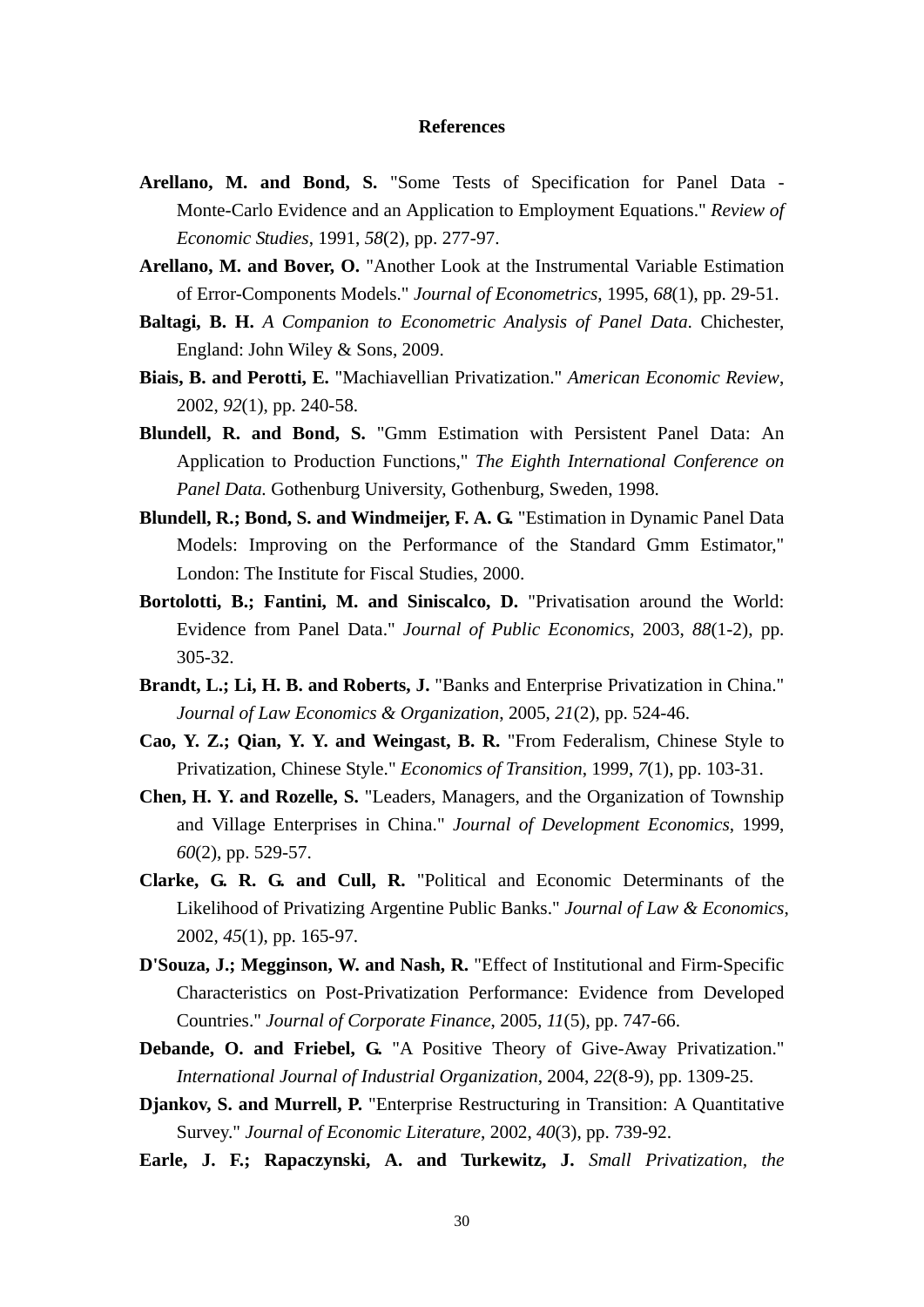*Transformation of Retail Trade and Consumer Services in the Czech Republic, Hungary, and Poland.* Oxford: Oxford University Press, 1994.

- **Fan, G.; Wang, X. L. and Zhou, H. P.** *Neri Index of Marketization of China's Provinces 2006 Report*. Beijing: Economic Science Press, 2007.
- **Fidrmuc, J. P.** "Channels of Restructuring in Privatized Czech Companies." *Economics of Transition*, 2007, *15*(2), pp. 309-39.
- **Garnaut, R.; Song, L.; Tenev, S. and Yao, Y.** *A Study of Firm Restructuring in China (Manuscript)*. Washington, D.C.: The World Bank, 2003.
- **Glaeser, E. L. and Scheinkman, J. A.** "The Transition to Free Markets: Where to Begin Privatization." *Journal of Comparative Economics*, 1996, *22*(1), pp. 23-42.
- **Guo, K. and Yao, Y.** "Causes of Privatization in China Testing Several Hypotheses." *Economics of Transition*, 2005, *13*(2), pp. 211-38.
- **Gupta, N.; Ham, J. C. and Svejnar, J.** "Priorities and Sequencing in Privatization: Evidence from Czech Firm Panel Data." *European Economic Review*, 2008, *52*(2), pp. 183-208.
- **Jin, H. H. and Qian, Y. Y.** "Public Versus Private Ownership of Firms: Evidence from Rural China." *Quarterly Journal of Economics*, 1998, *113*(3), pp. 773-808.
- **Kornai, J.** "Resource-Constrained Versus Demand-Constrained Systems." *Econometrica*, 1979, *47*(4), pp. 801-19.
- **Li, D. D.** "A Theory of Ambiguous Property Rights in Transition Economies: The Case of the Chinese Non-State Sector." *Journal of Comparative Economics*, 1996, *23*(1), pp. 1-19.
- **Li, H. B.** "Government's Budget Constraint, Competition, and Privatization: Evidence from China's Rural Industry." *Journal of Comparative Economics*, 2003a, *31*(3), pp. 486-502.
- **\_\_\_\_.** "Reversing Privatization as a Screening Mechanism." *Economics Letters*, 2003b, *78*(2), pp. 267-71.
- **Li, H. B. and Rozelle, S.** "Saving or Stripping Rural Industry: An Analysis of Privatization and Efficiency in China." *Agricultural Economics*, 2000, *23*(3), pp. 241-52.
- Li, S. M.; Li, S. H. and Zhang, W. Y. "The Road to Capitalism: Competition and Institutional Change in China." *Journal of Comparative Economics*, 2000, *28*(2), pp. 269-92.
- **Li, S. M.; Ouyang, M. and Zhou, D. S.** "Modeling Privatization as a Firm Strategy in Transition Economies." *Journal of Business Research*, 2005, *58*(1), pp. 37-44.
- **Li, S. M.; Vertinsky, I. and Zhou, D. S.** "The Emergence of Private Ownership in China." *Journal of Business Research*, 2004, *57*(10), pp. 1145-52.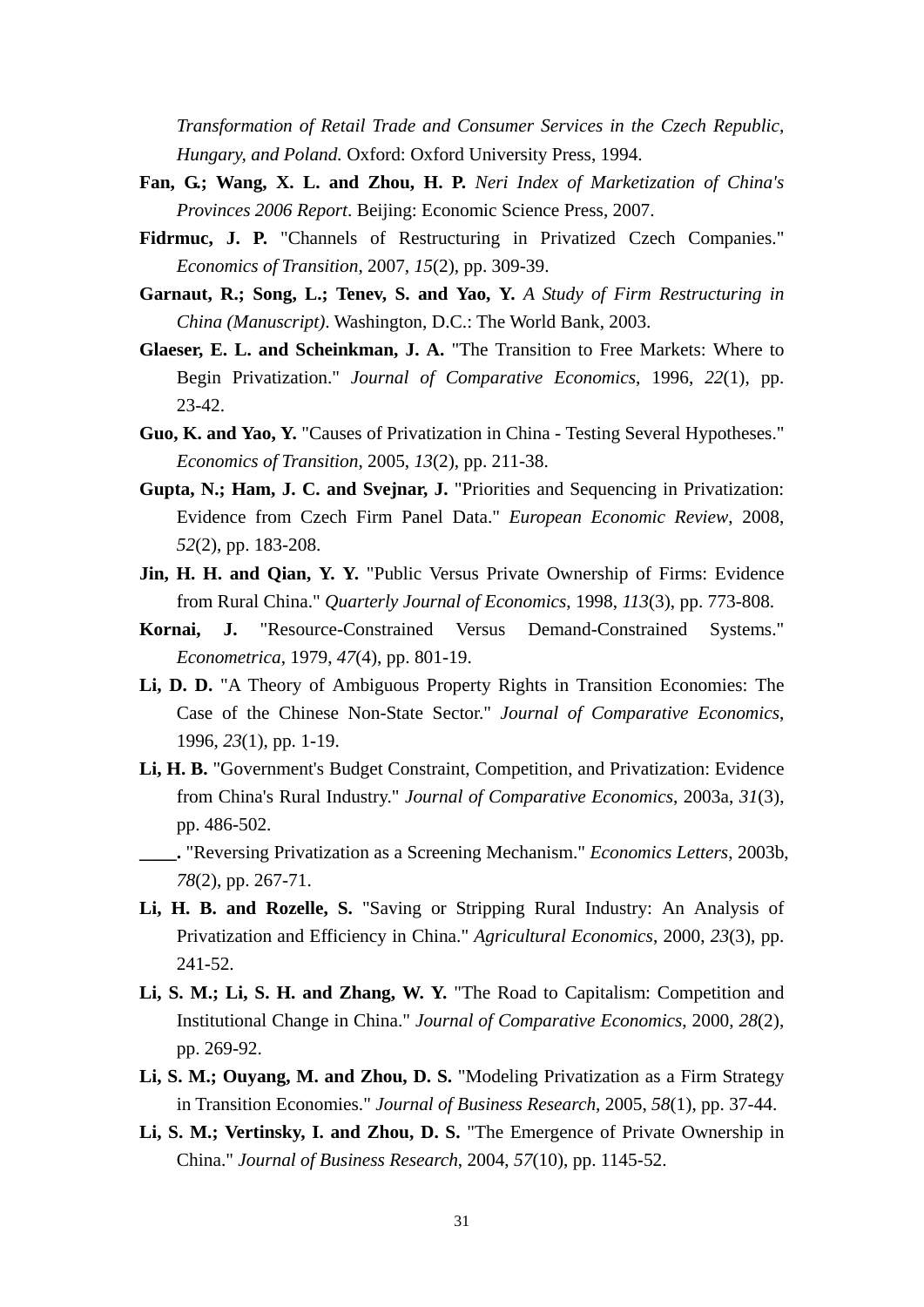- Li, W. and Xu, L. C. "The Political Economy of Privatization and Competition: Cross-Country Evidence from the Telecommunications Sector." *Journal of Comparative Economics*, 2002, *30*(3), pp. 439-62.
- Li, W. and Xu, L. X. C. "The Impact of Privatization and Competition in the Telecommunications Sector around the World." *Journal of Law & Economics*, 2004, *47*(2), pp. 395-430.
- **Lin, J. Y. and Li, Z. Y.** "Policy Burden, Privatization and Soft Budget Constraint." *Journal of Comparative Economics*, 2008, *36*(1), pp. 90-102.
- **Liu, G. S.; Sun, P. and Woo, W. T.** "The Political Economy of Chinese-Style Privatization: Motives and Constraints." *World Development*, 2006, *34*(12), pp. 2016-33.
- **Lopez-de-Silanes, F.; Shleifer, A. and Vishny, R. W.** "Privatization in the United States." *Rand Journal of Economics*, 1997, *28*(3), pp. 447-71.
- **LopezdeSilanes, F.; Shleifer, A. and Vishny, R. W.** "Privatization in the United States." *Rand Journal of Economics*, 1997, *28*(3), pp. 447-71.
- **Nickell, S. J.** "Biases in Dynamic Models with Fixed Effects." *Econometrica*, 1981, *49*, pp. 1417-26.
- **Plane, P.** "Privatization and Economic Growth: An Empirical Investigation from a Sample of Developing Market Economies." *Applied Economics*, 1997, *29*(2), pp. 161-78.
- **Ramamurti, R.** "A Multilevel Model of Privatization in Emerging Economies." *Academy of Management Review*, 2000, *25*(3), pp. 525-50.
- **\_\_\_\_.** "Why Are Developing-Countries Privatizing." *Journal of International Business Studies*, 1992, *23*(2), pp. 225-49.
- **Roland, G.** "Ten Years After ... Transition and Economics." *Imf Staff Papers*, 2001, *48*, pp. 29-52.
- **Roodman, D.** "How to Do Xtabond2: An Introduction to Difference and System Gmm in Stata." *Stata Journal*, 2009a, *9*(1), pp. 86-136.
- **\_\_\_\_.** "A Note on the Theme of Too Many Instruments." *Oxford Bulletin of Economics and Statistics*, 2009b, *71*, pp. 135-58.
- **Wang, H. L.; Li, D. K. and Lei, D. M.** "Why Do Government Dump State Enterprise? Evidence from China." *Economic Research (Jinji Yanjieu)*, 2001, *8*, pp. 61-70.
- **World Bank.** *Bureaucrats in Business: The Economics and Politics of Government Ownership*. New York: Oxford University Press, 1995.
- **\_\_\_\_.** *World Development Report 1996: From Plan to Market*. Oxford: Oxford University Press, 1996.
- **Wu, H. L. and Parker, D.** "The Determinants of Post-Privatization Efficiency Gains: The Taiwanese Experience." *Economic and Industrial Democracy*, 2007, *28*(3),